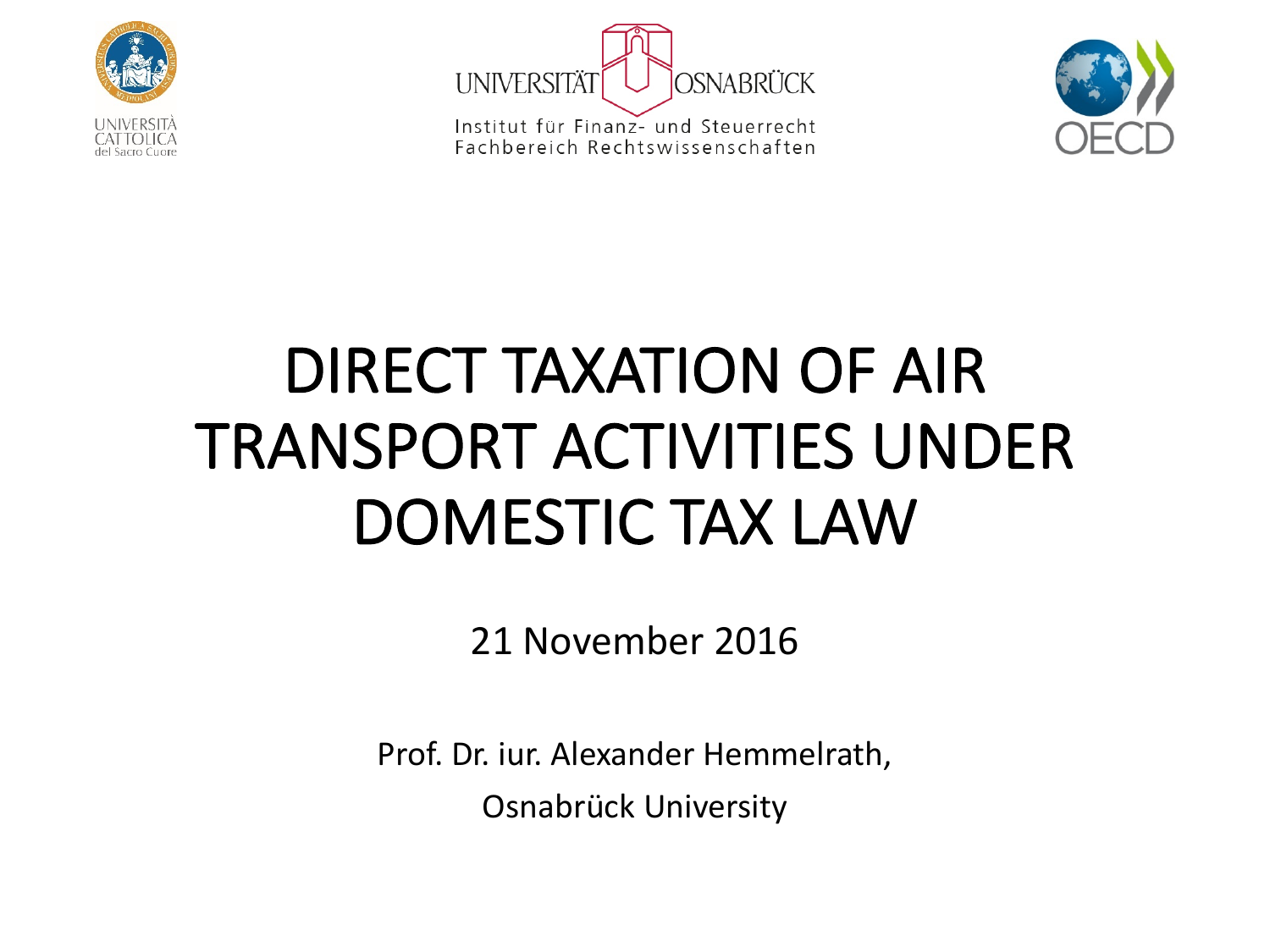

- 1. Key challenge
- 2. Categorization of the income
- 3. Taxation of the income
- 4. Cross border aspects
- 5. Conclusions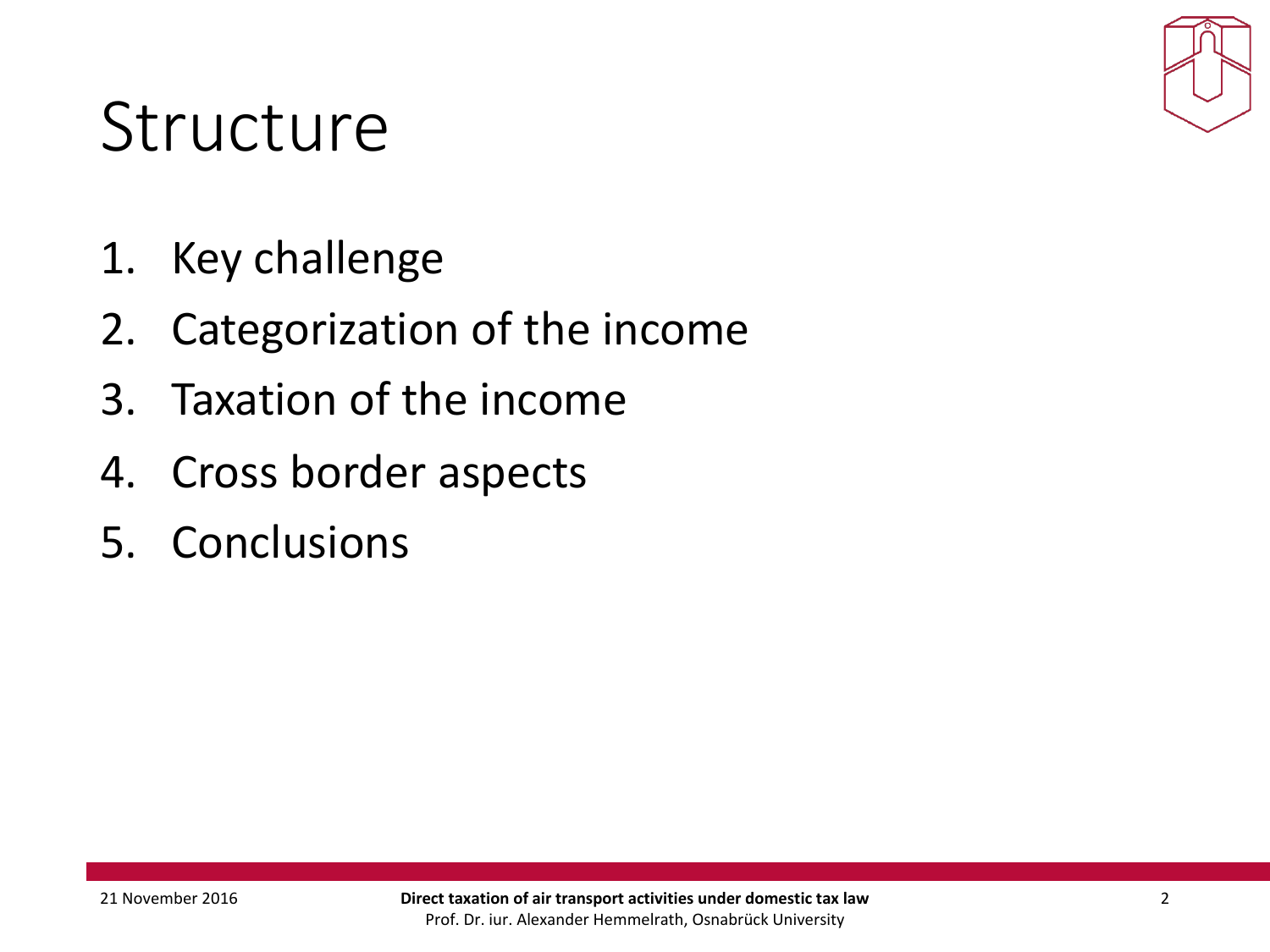

#### **1. Key challenge**

- 2. Categorization of the income
- 3. Taxation of the income
- 4. Cross border aspects
- 5. Conclusions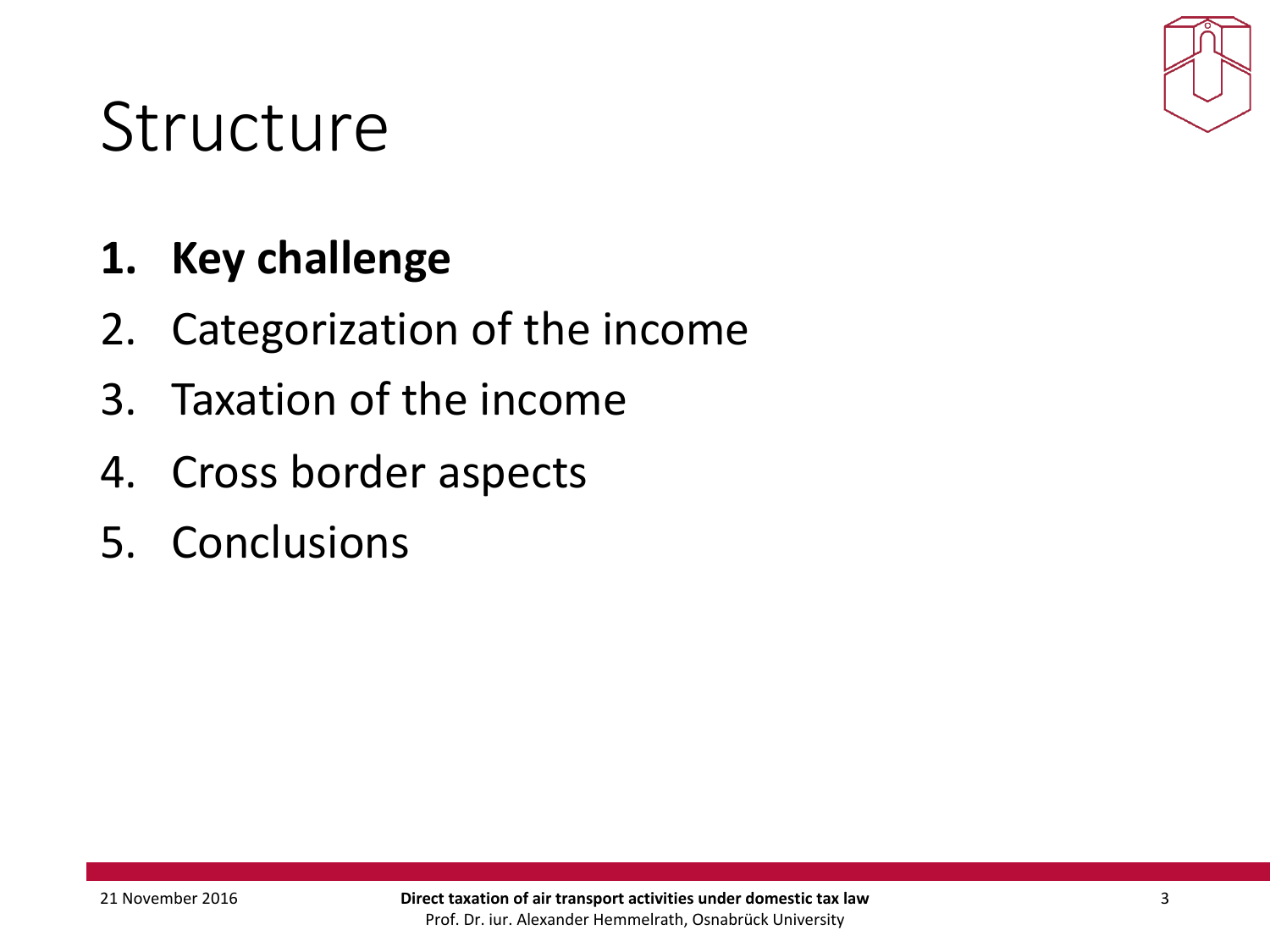

# Key challenge



21 November 2016 **Direct taxation of air transport activities under domestic tax law** Prof. Dr. iur. Alexander Hemmelrath, Osnabrück University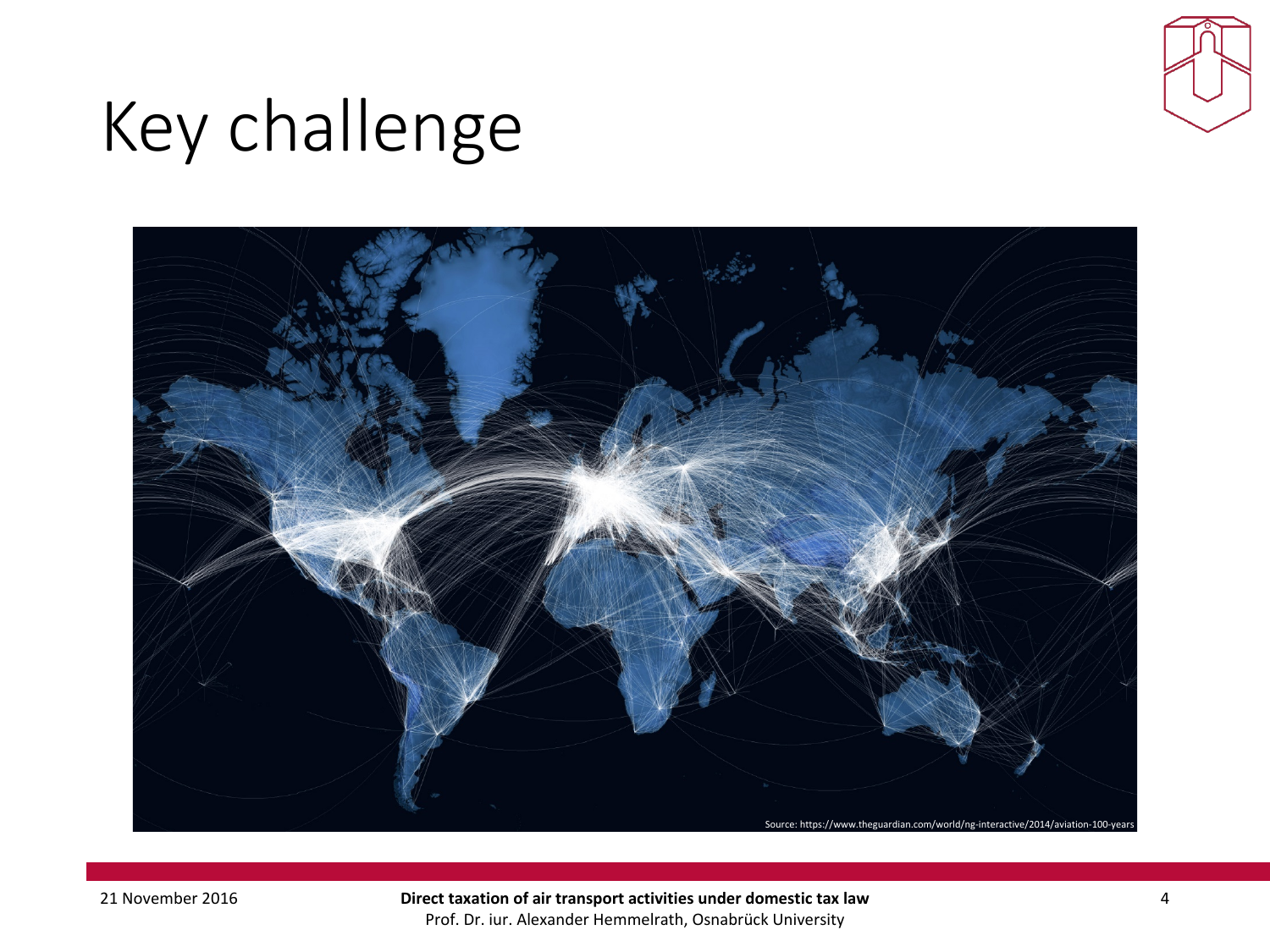

1. Key challenge

#### **2. Categorization of the income**

- 3. Taxation of the income
- 4. Cross border aspects
- 5. Conclusions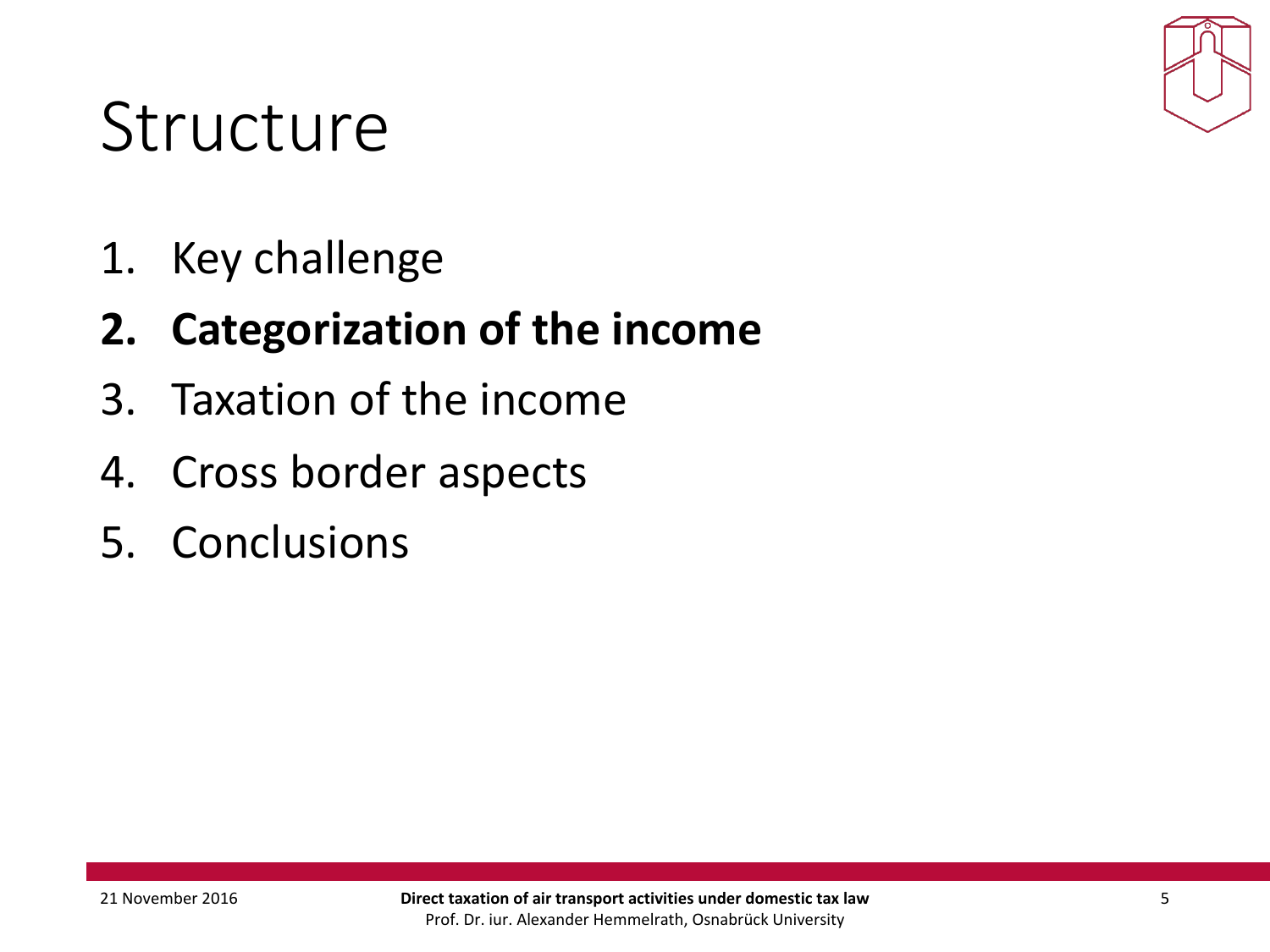

# Categorization of income

#### **General**

- Primarily trade or business income
- Subordinately leases or royalties
- **E** Notable exception: Hong Kong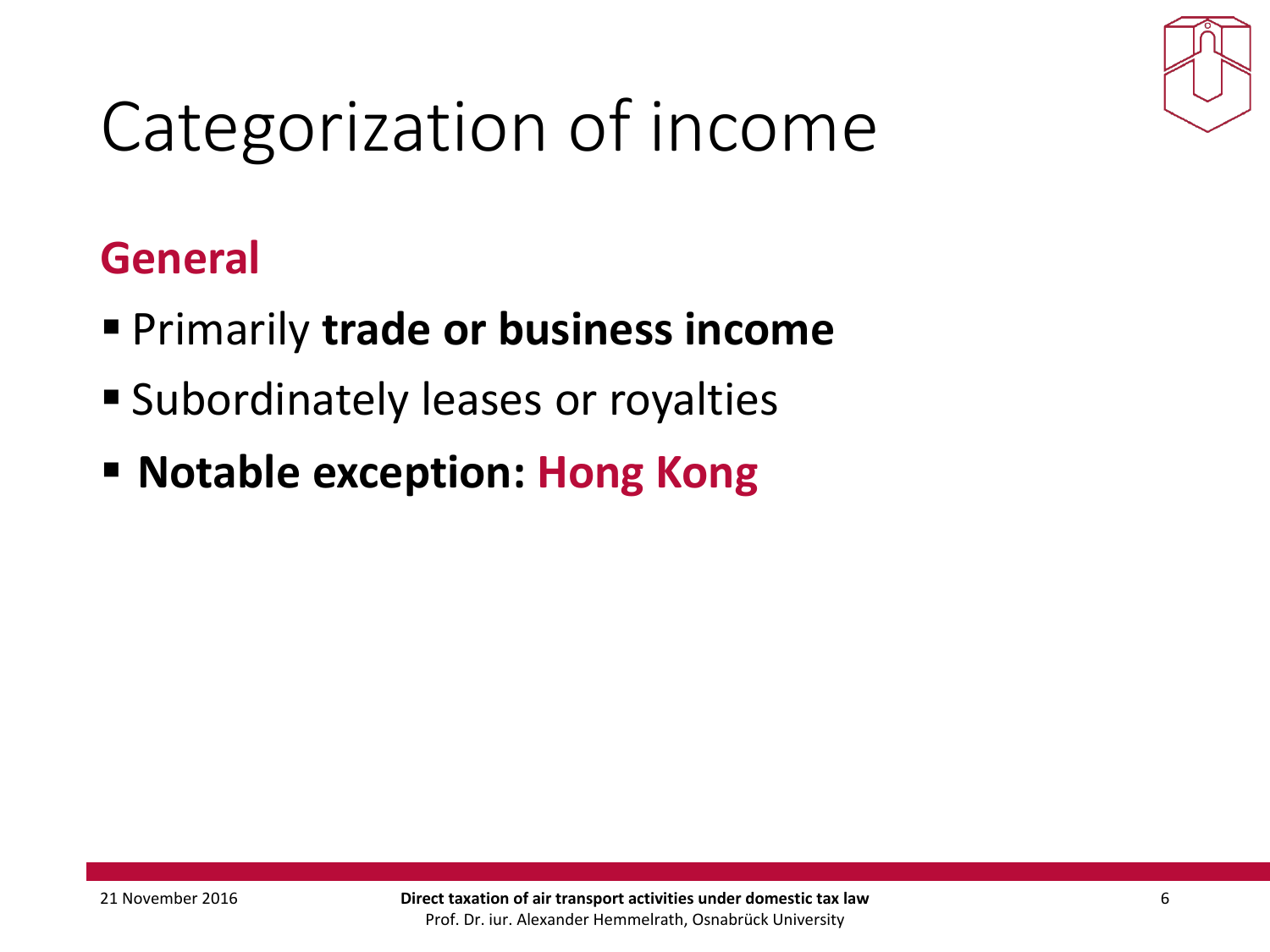

# Categorization of income

#### **Hong Kong**

- **E** "Aircraft income" includes any sums derived from, attributable to or in respect of
	- Carriage of passengers or goods shipped in HK
	- Charter hire (international & within HK)
	- Charter party (outward of HK)
- Excluded: income from dealing in aircraft & agency business i.c.w. air transport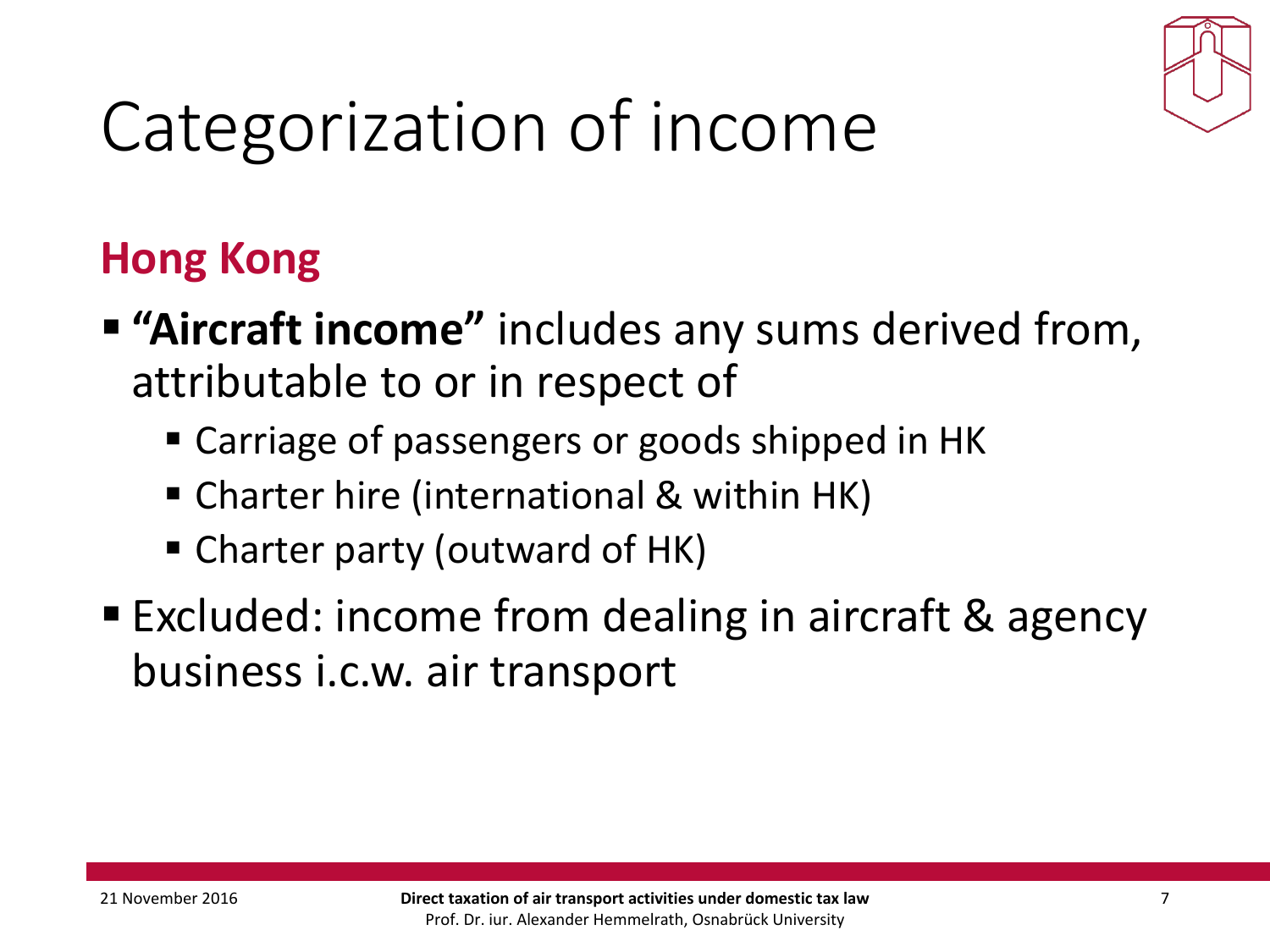

- 1. Key challenge
- 2. Categorization of the income
- **3. Taxation of the income**
- 4. Cross border aspects
- 5. Conclusions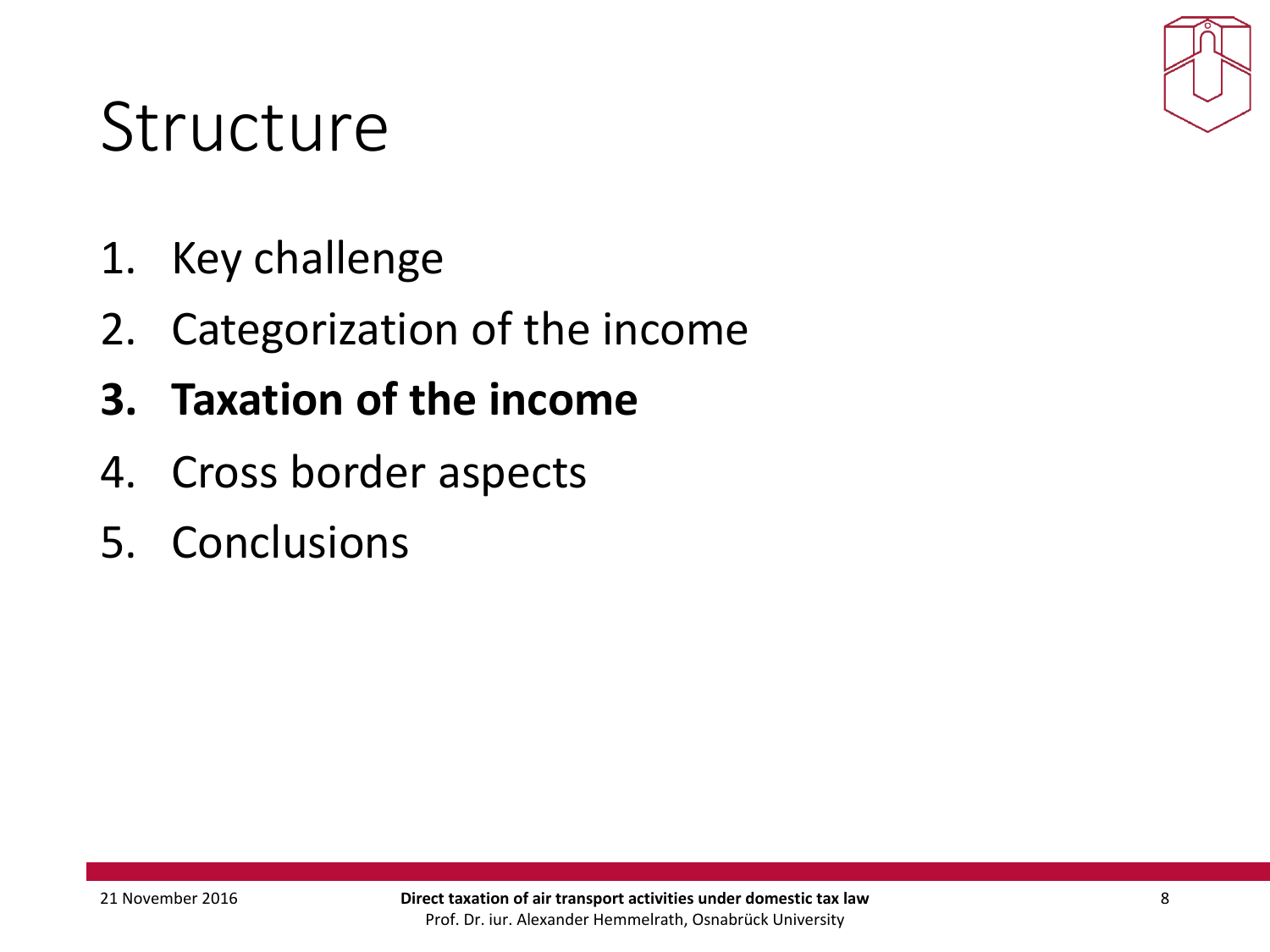

# Taxation of the income

#### **General**

- Computation of the income by accounting principles with modifications for tax purposes (depreciations, etc.)
	- Exception: Hong Kong
- Withholding tax on leases, royalties etc. common for non-residents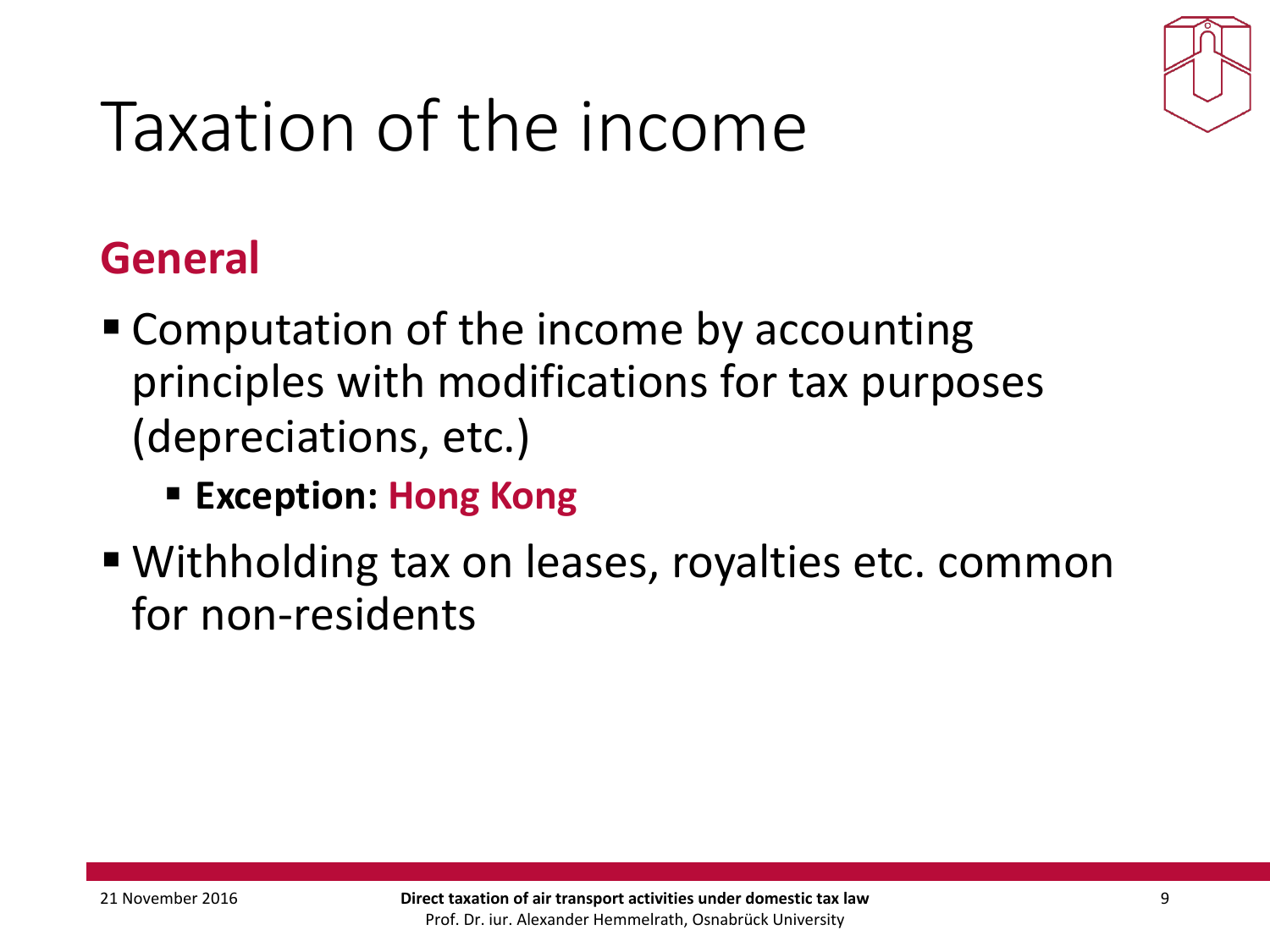

# Taxation of the income

#### **Hong Kong**

#### ■ Computation by formula:

assessable profits  $=\frac{$  "relevant sums" total aircraft income xtotal aircraft profits

**"relevant sums"** = "Aircraft income"

*total aircraft income:* worldwide income from aircraft business *total aircraft profits:* Profits derived from "total aircraft income"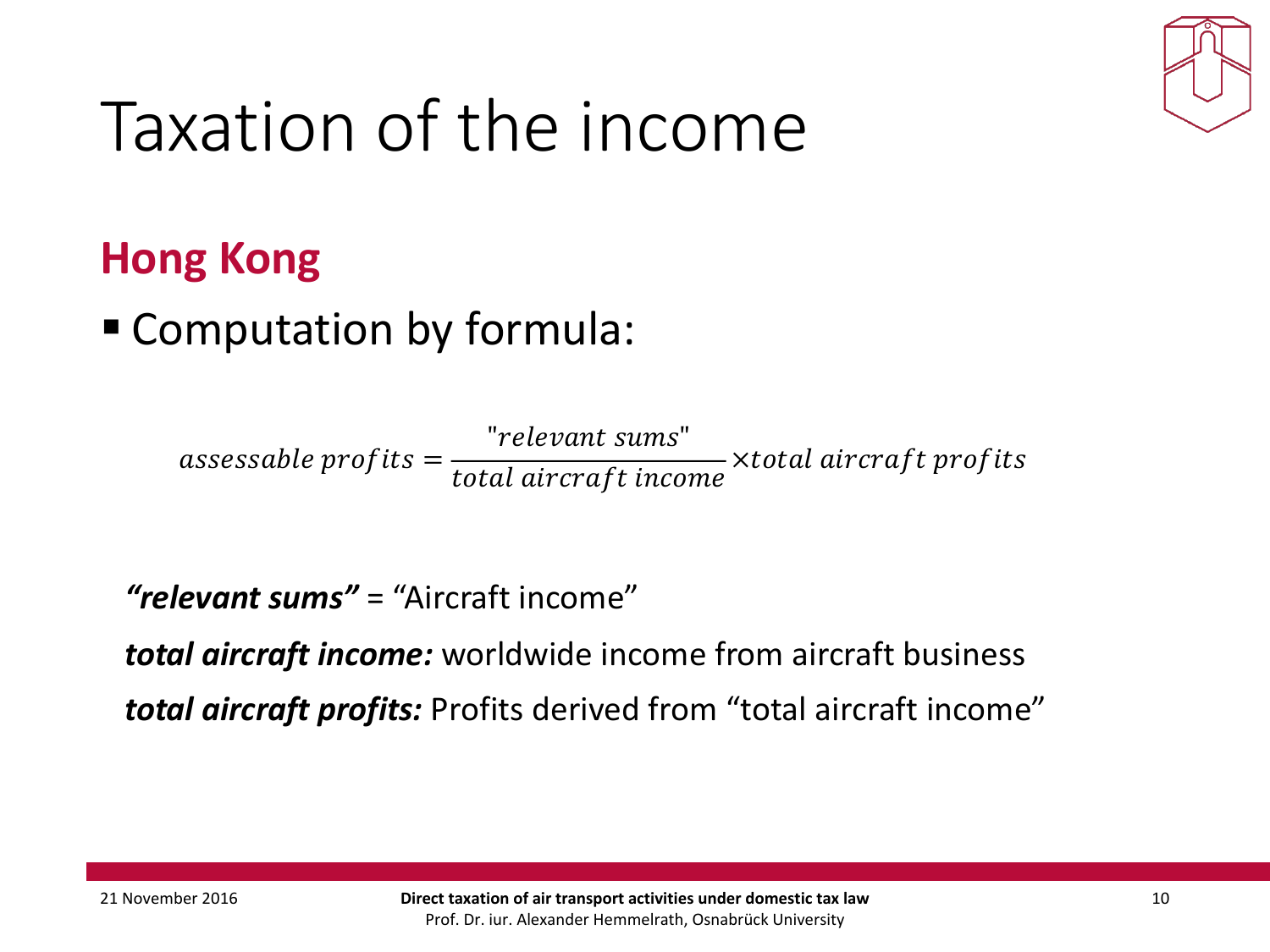

- 1. Key challenge
- 2. Categorization of the income
- 3. Taxation of the income
- **4. Cross border aspects**
- 5. Conclusions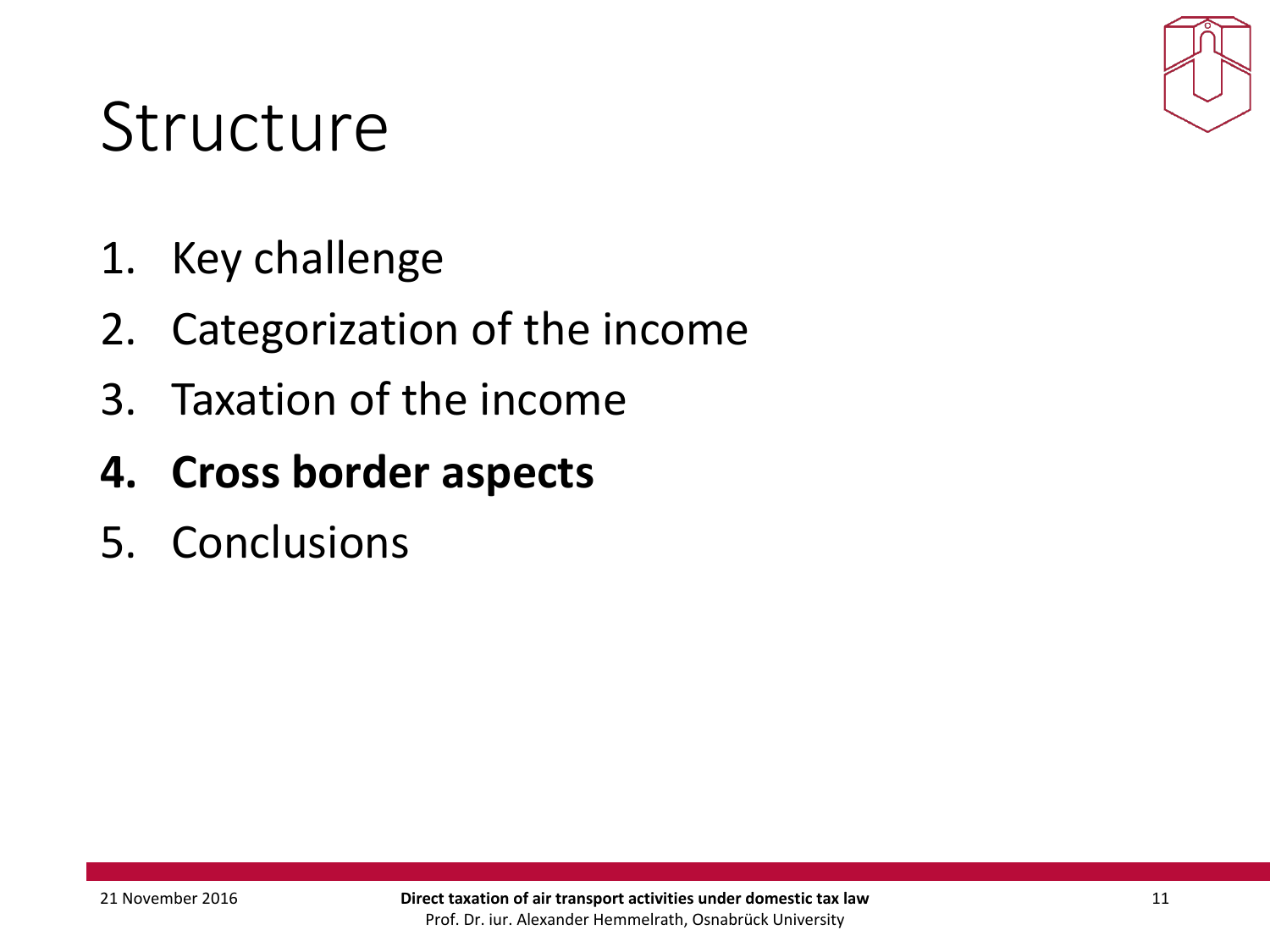

#### **General - Resident enterprises**

- Taxation of worldwide income predominant
- Exception: **Hong Kong**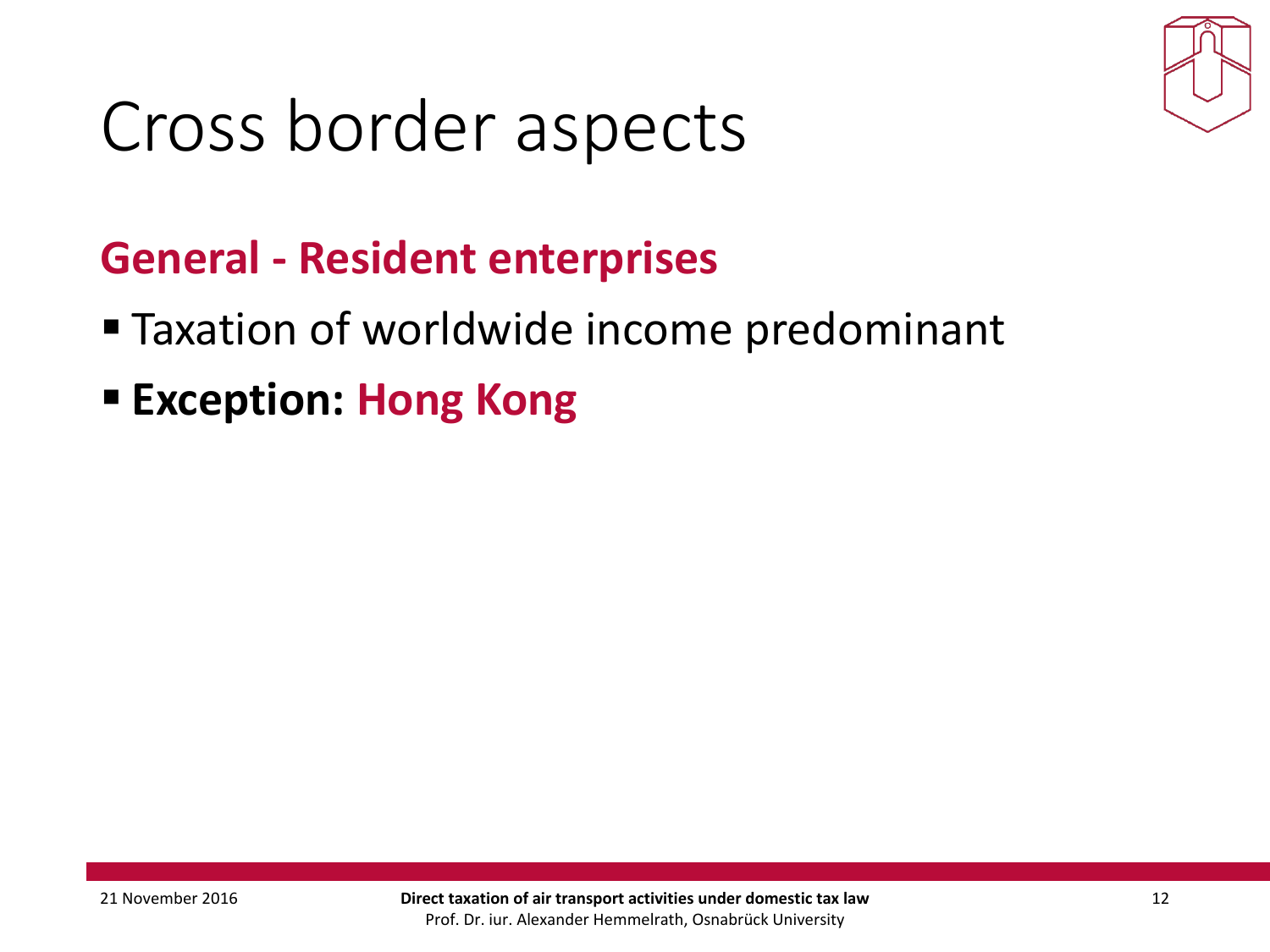

#### **Hong Kong**

- **Example Territorial based** income tax regime
- Broad source rules established by case law
- **Special source rule** for aircraft income:
	- Business as owner of an aircraft
	- Controlled or managed in HK

or

■ Company incorporated in HK

 $\blacktriangleright$  Income taxable in HK calculated pursuant to formula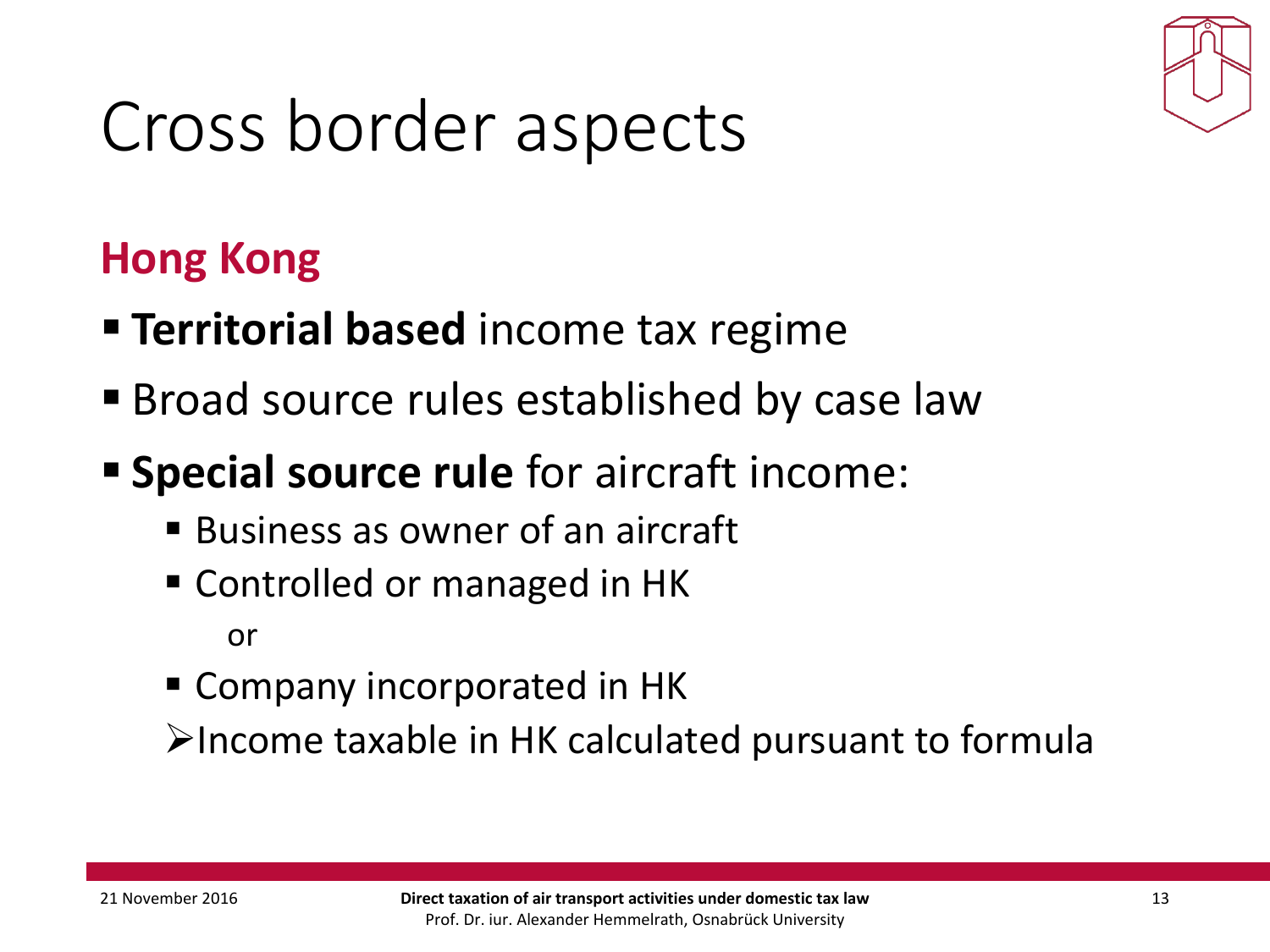

#### **Concept of residence**

- § Place of **Incorporation**
- Place of **Effective management**
- Place of **Controlling share power**
- **Seat** of the company
- **E** Notable: United Kingdom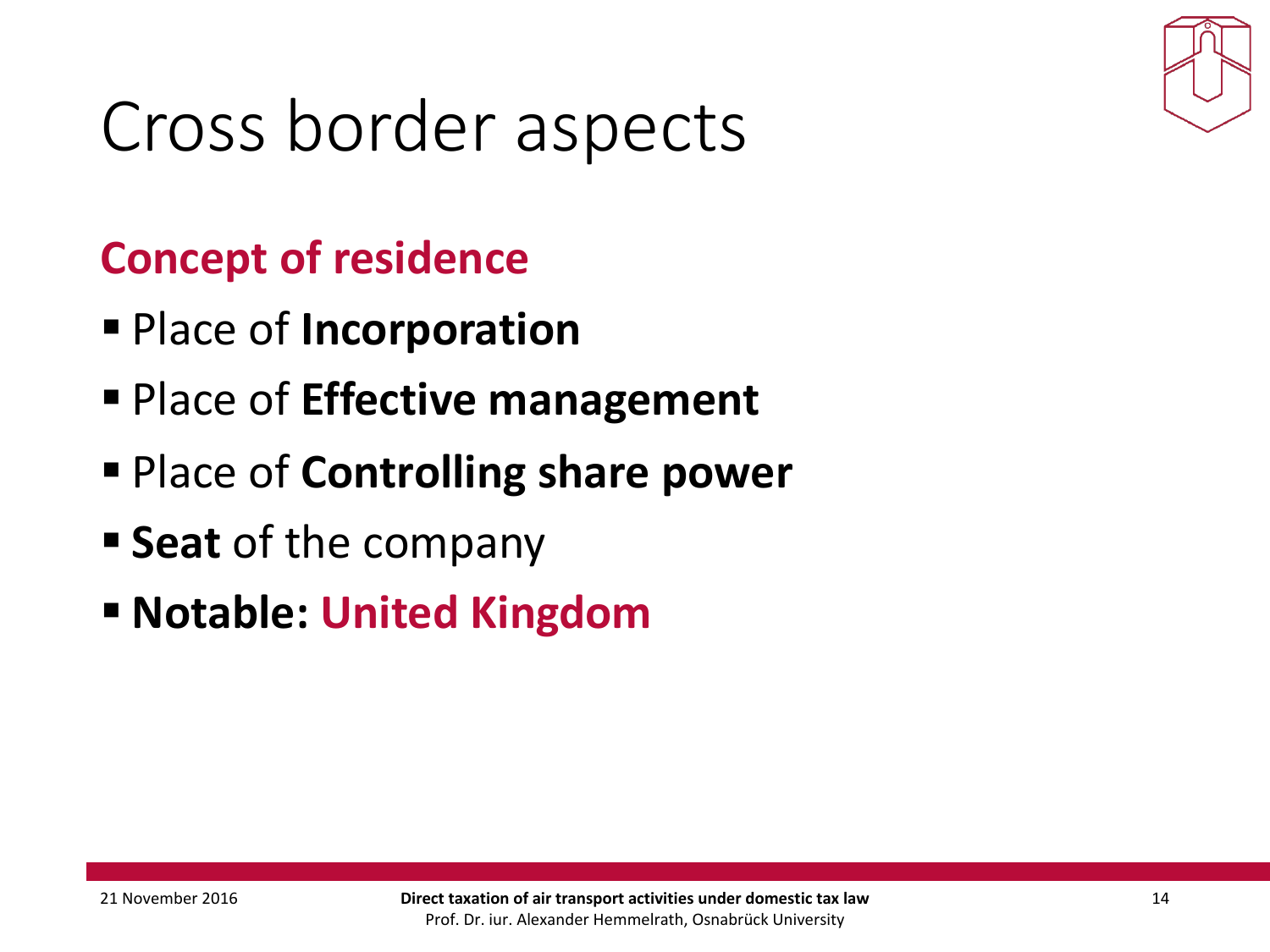

#### **United Kingdom**

- Incorporation in the UK (statutory rule)
- Central management and control exercised from the UK (case law)
- **P** Dually resident companies (statutory rule):
	- **If residence in other Contracting State per relevant tax** treaty
	- **≻Non-resident** for all purposes of Corporate Tax Act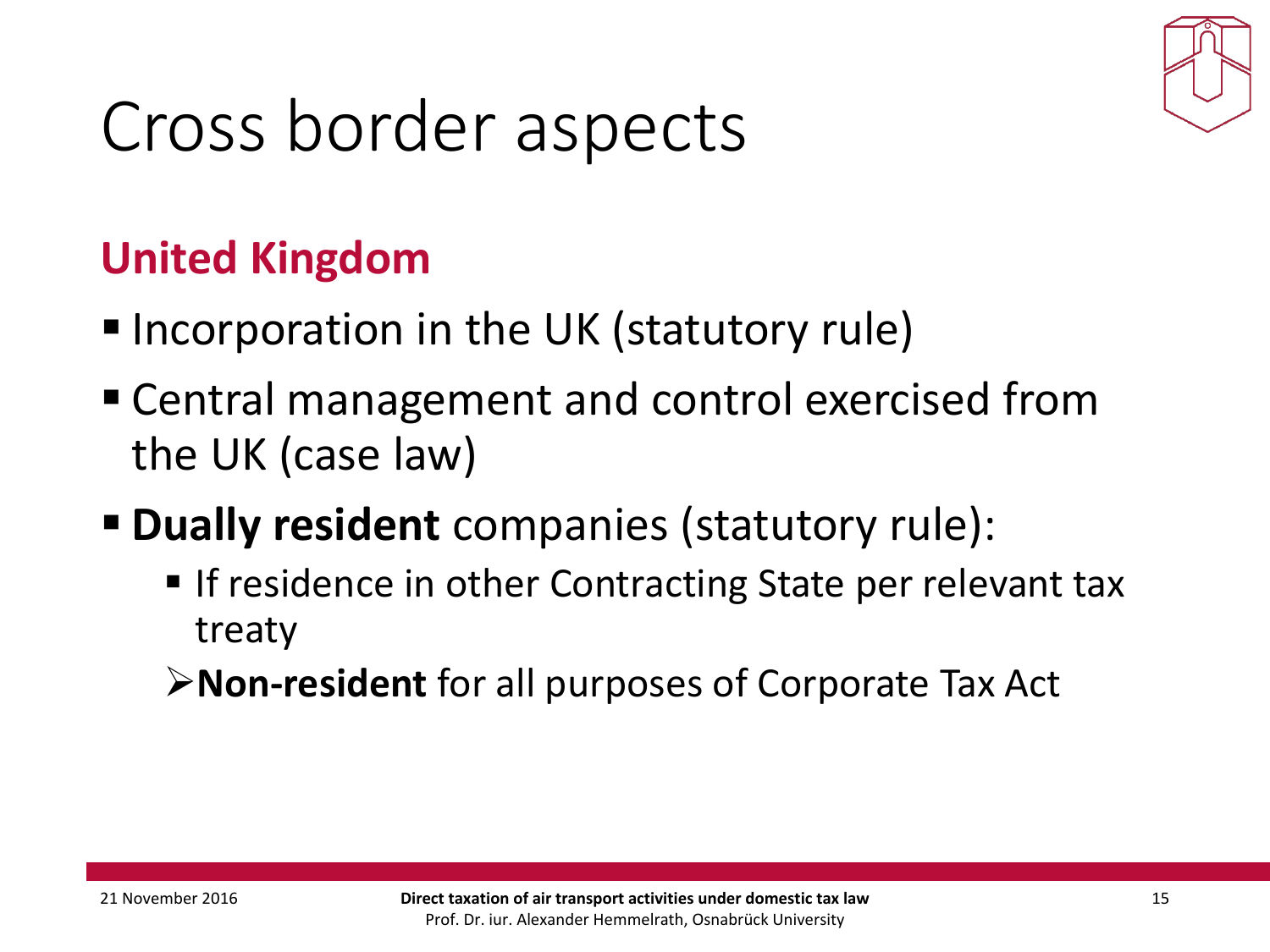

#### **Domestic solution of double taxation of resident enterprises**

- **Germany:** Tax credit or deduction of foreign tax as business expense
- **Example 11 Italy:** Tax credit, foreign branch exemption
- § **Liberia:** Tax credit
- **The Netherlands:** Tax exemption, tax credit, object exemption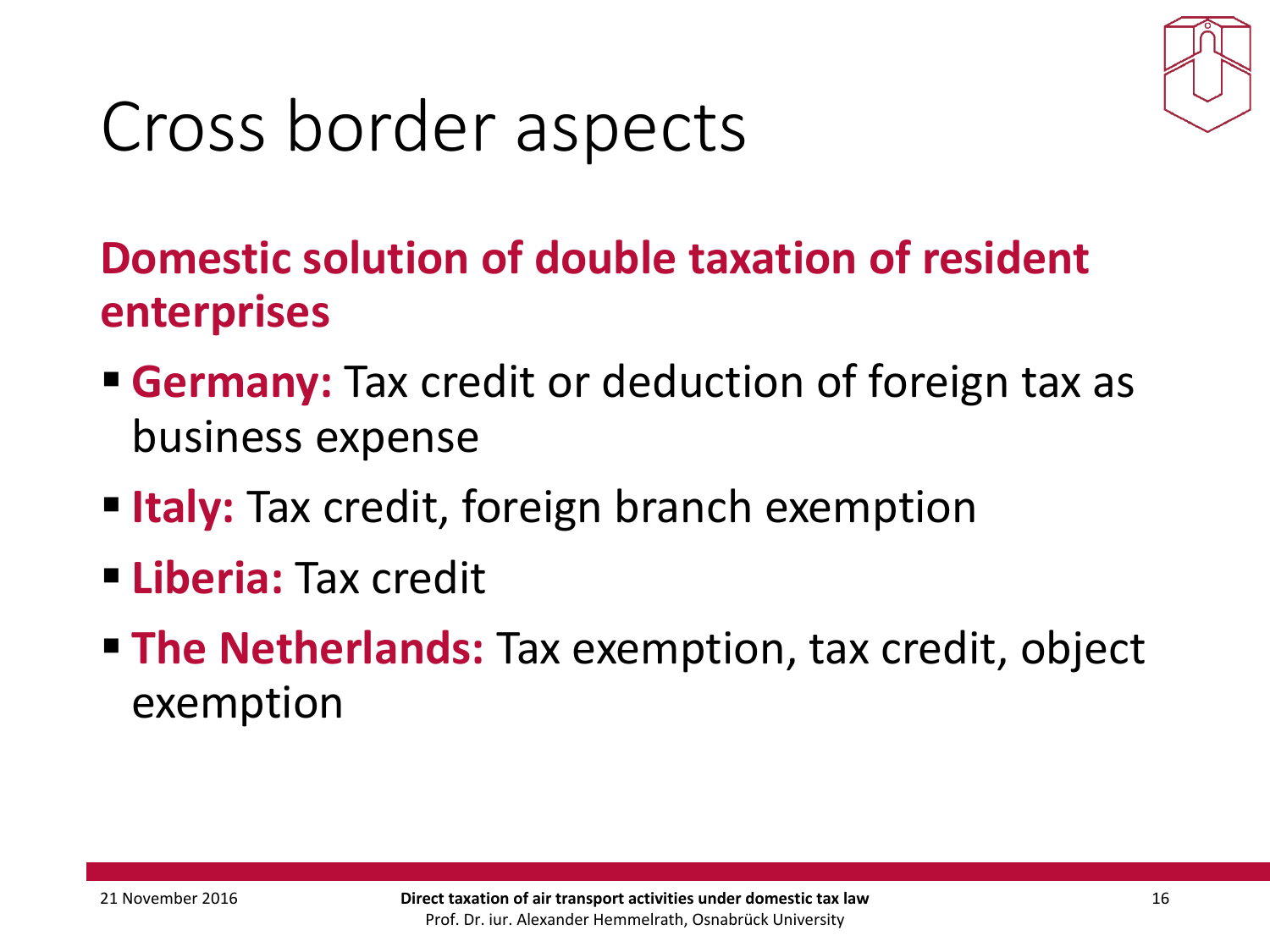

#### **Germany**

- **Figure 1 Tax credit** for qualifying "foreign income"
	- Subject to foreign tax equivalent to German Income/Corporate Tax
	- Assessed, actually paid & no further discount
	- **Per-country calculation & limitation**
- Option for **deduction** of foreign tax as business expense
- **If prerequisites of tax credit are not met, deduction also** possible
- **Not applicable** if DTC sustains Germany's right of taxation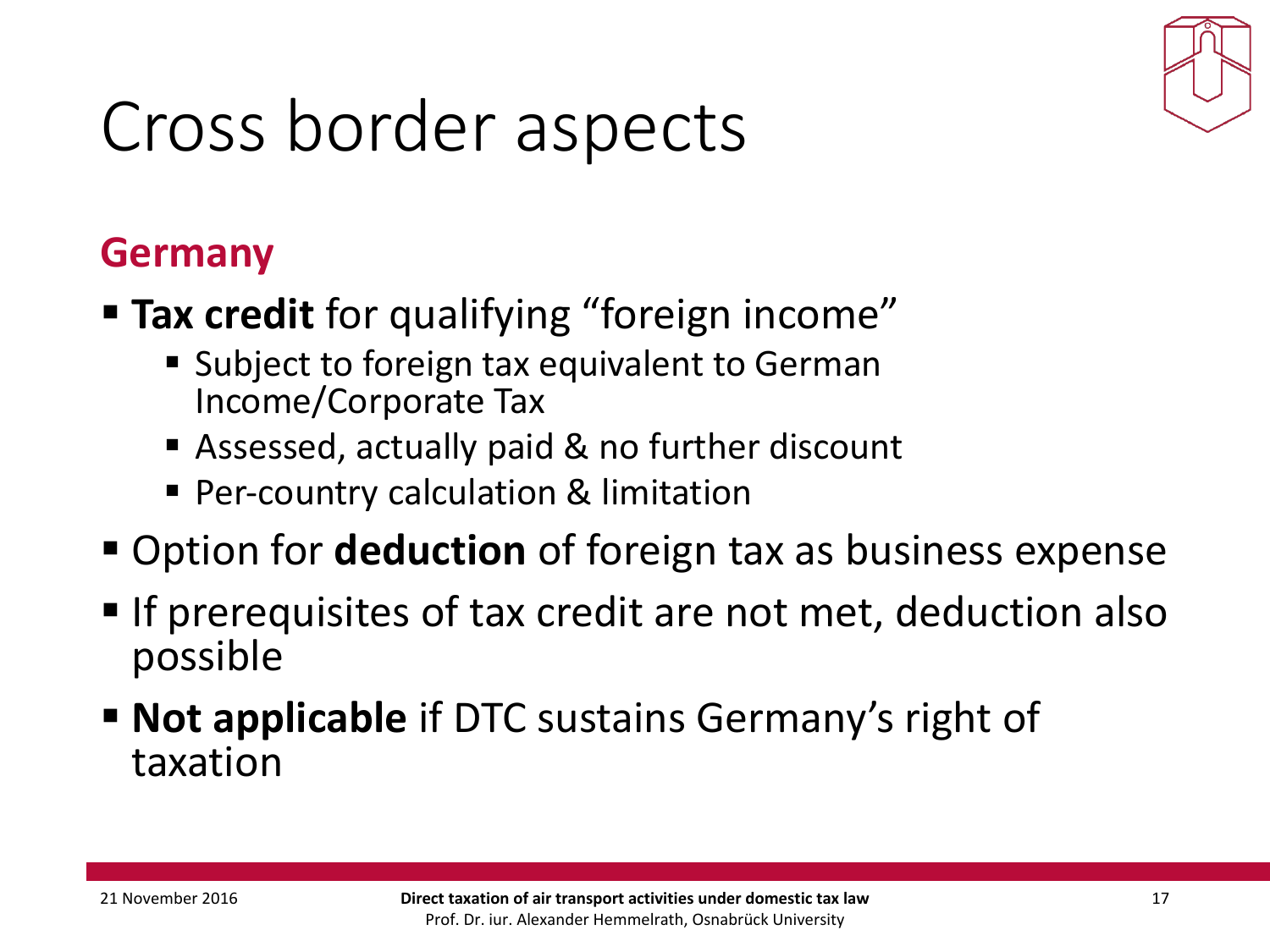

#### **Italy**

- Tax credit for income from foreign PE
	- Only for direct foreign taxes
	- **Per-country calculation**
	- Excess may be carried back or forward up to 8 years
- Option for **foreign branch tax exemption** 
	- Irrevocable & applies for all qualifying foreign PEs
	- **Not applicable** in cases of double exemption because of mismatch
- **Not applicable** if DTC sustains Italy's right of taxation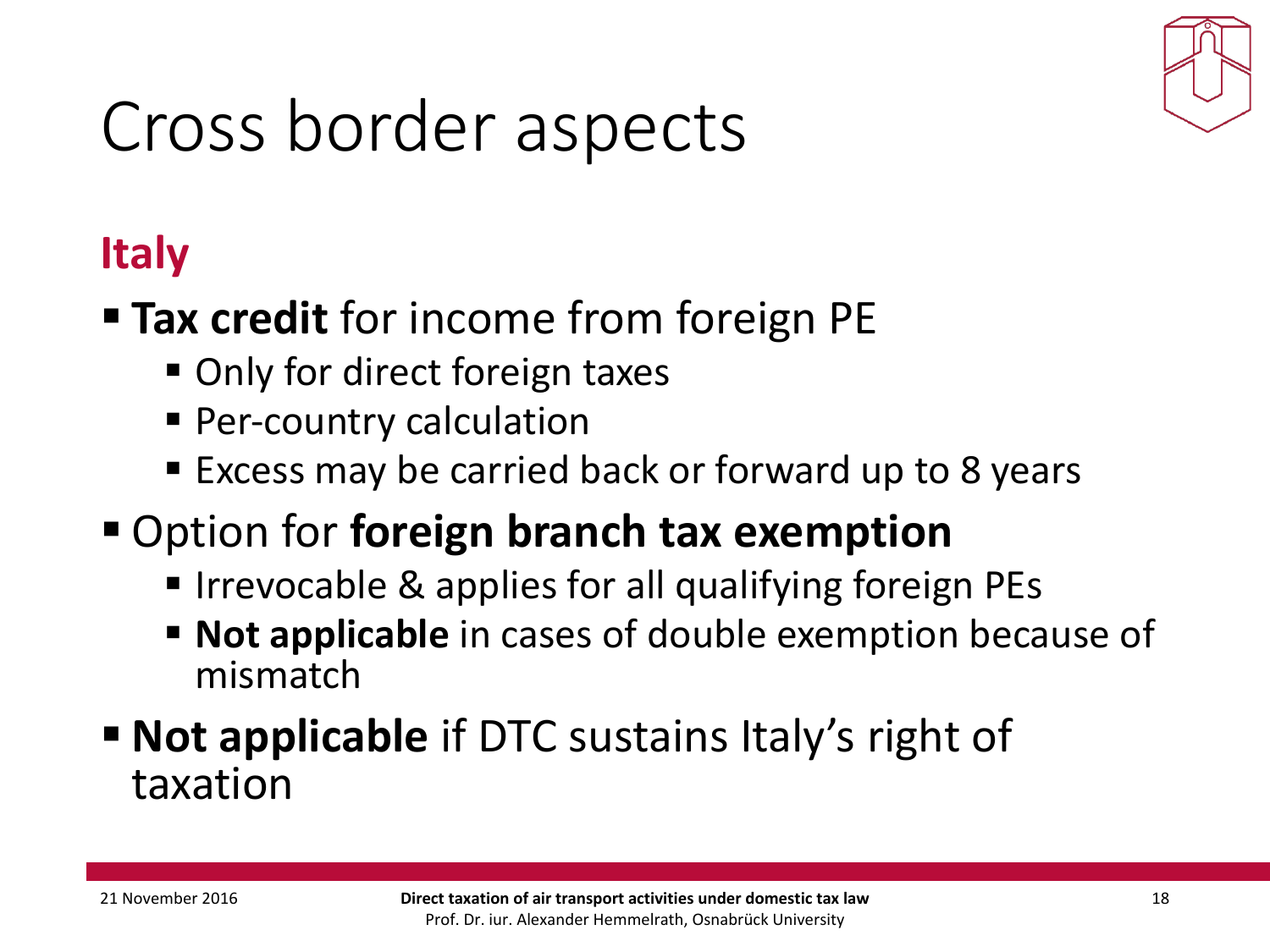

#### **Liberia**

- **Figure Tax credit** for foreign income
	- Paid foreign income tax or tax imposed in lieu of income tax
	- $\blacksquare$  Income not sourced in Liberia
	- Country-by-country determination
	- $\blacksquare$  Limitation: maximum amount of tax credit in the amount of Liberian tax otherwise paid, determined by average tax rate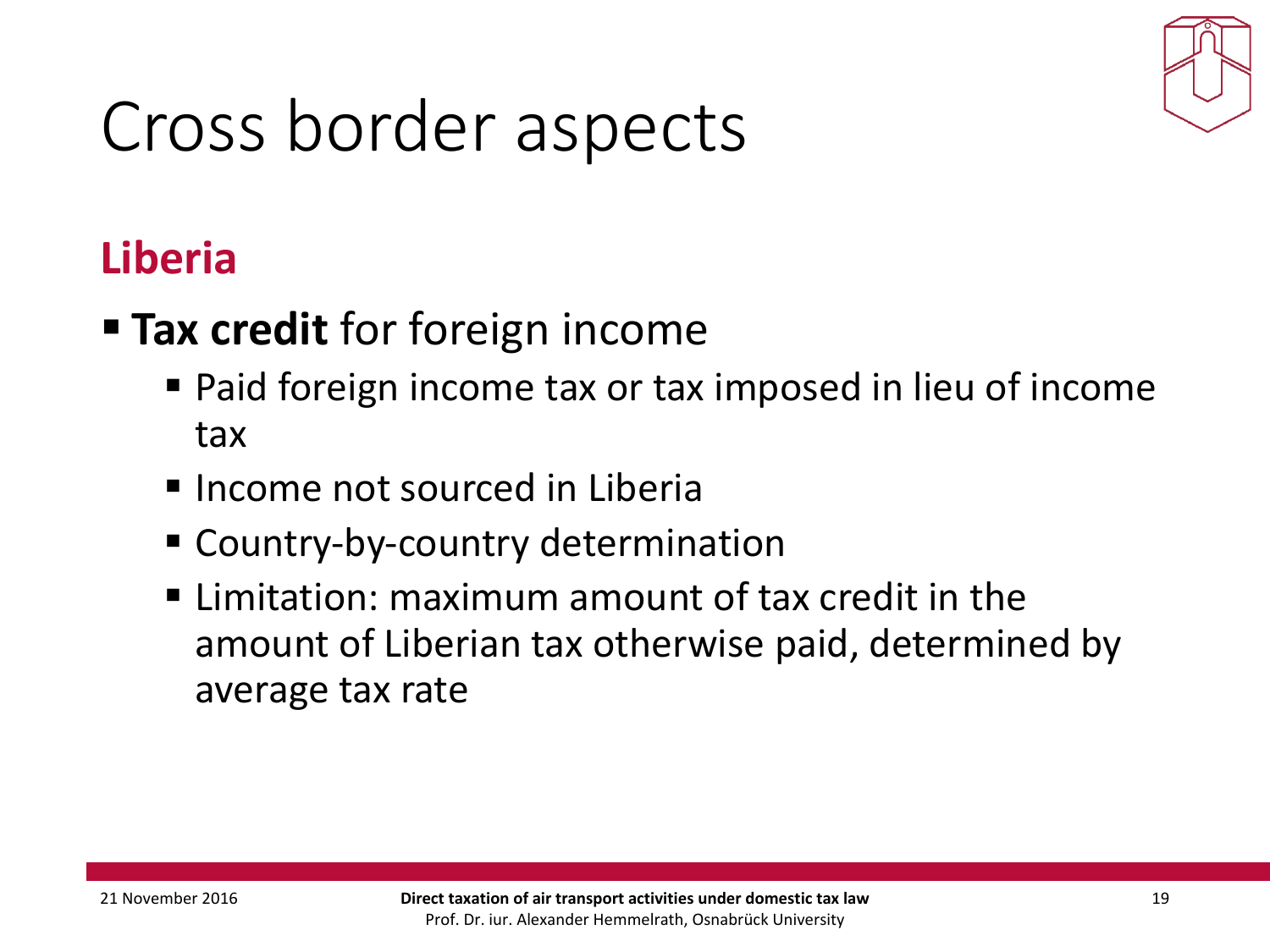

#### **The Netherlands**

- **Tax exemption** for dividends, capital gains, currency exchanges etc. from qualifying subsidiaries
- **Fiax credit** for foreign withholding taxes on interest,<br>dividends and royalty payments
	- Lowest of foreign withholding tax and Dutch tax
	- Unlimited carry forward of excess credits
- **Object exemption** for foreign income
	- **· Includes net profit from a foreign enterprise through PE or** PR, from immovable property, from rights to a share of profits
	- Calculation on per-country basis
	- Particularity in the case of profits from air transport activities: profits have to be taxed in foreign country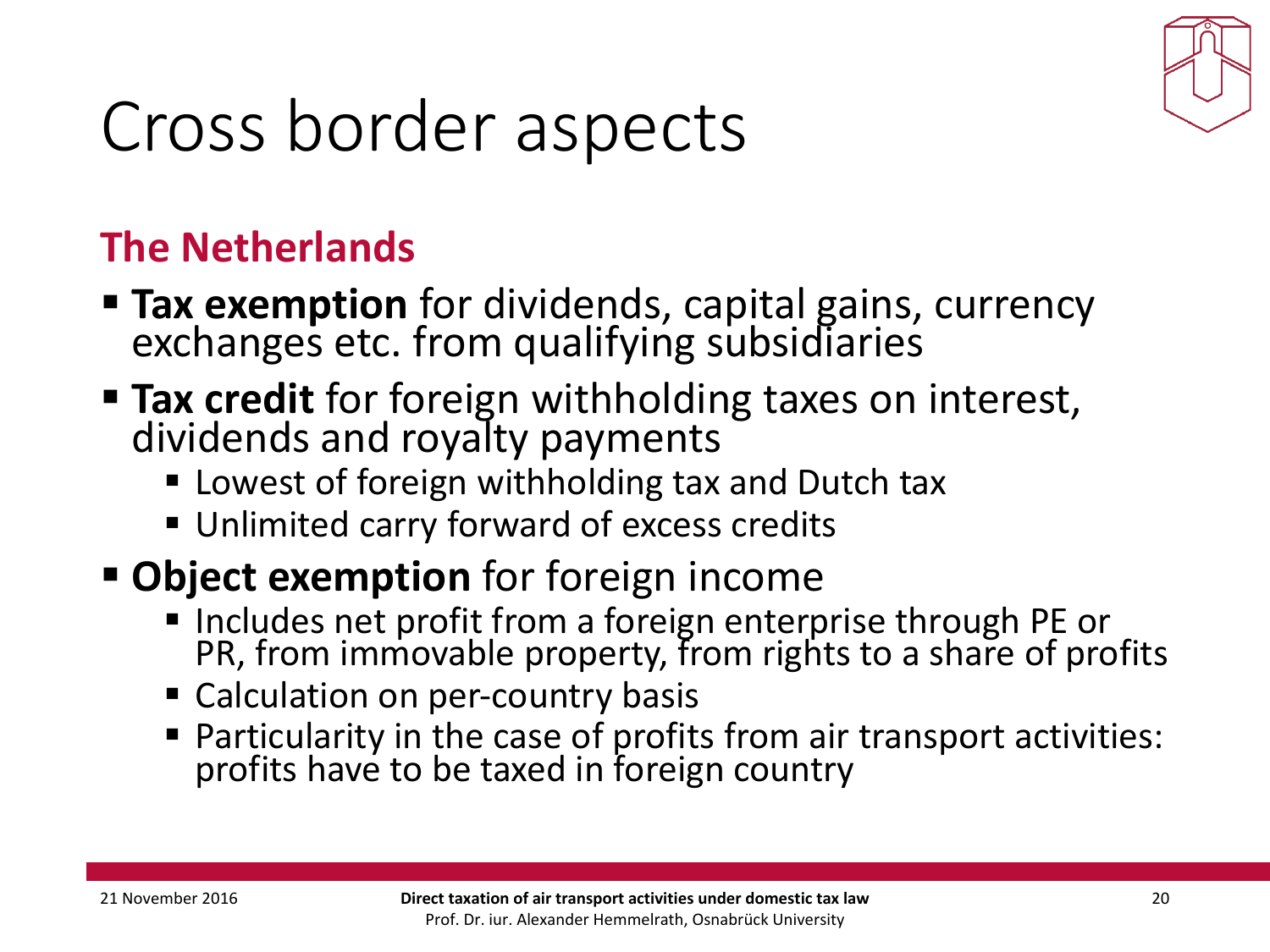

#### General – non-resident enterprises

- Taxation of income sourced domestically:
	- Mostly by being attributable to domestic PE or dependent agent
	- Derived from domestic property
	- $\blacksquare$  But also other source rules
- **Examples: Australia, Hong Kong, Germany**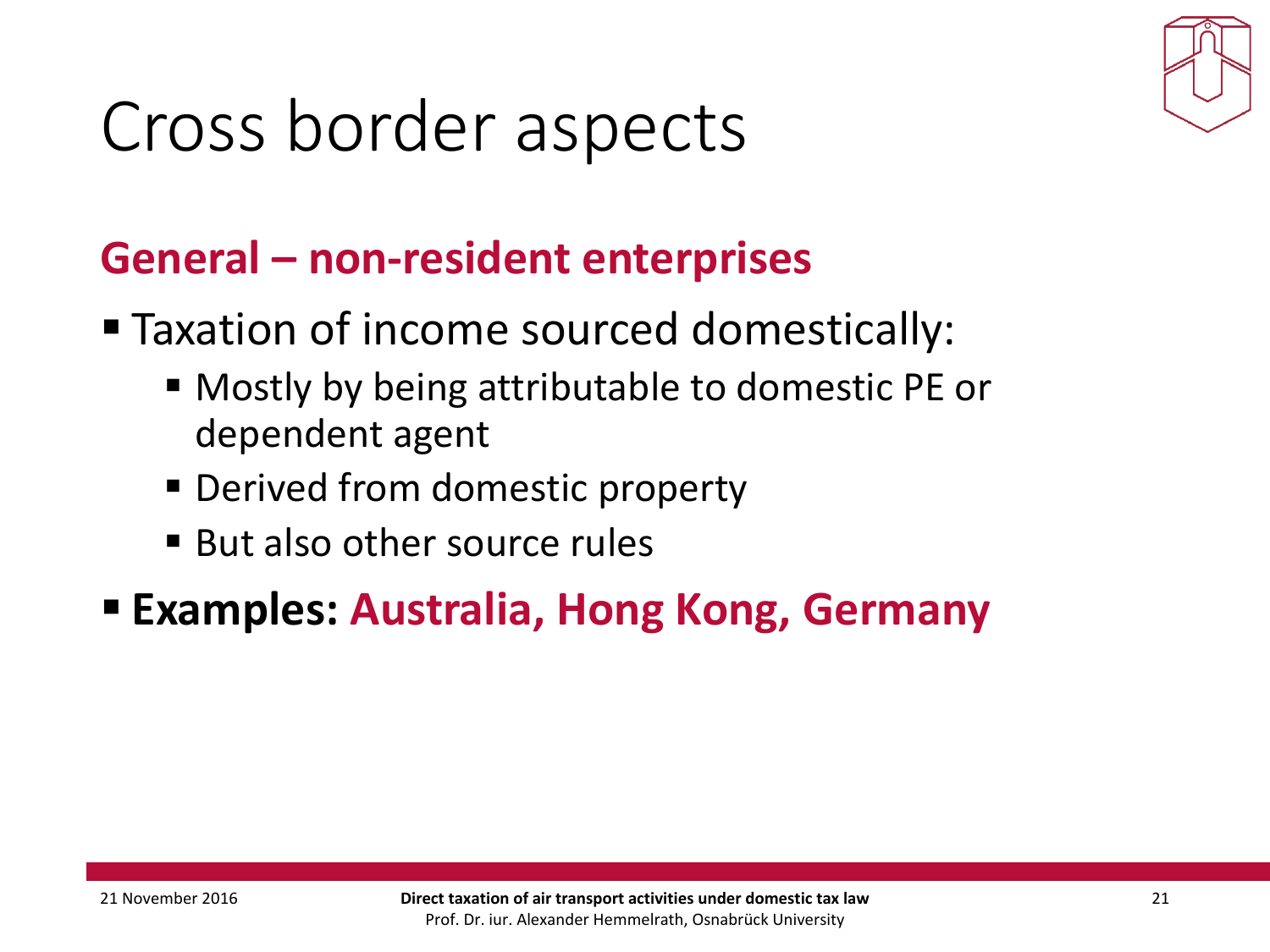

#### **Australia**

- Calculation of Australian-sourced income by:
	- Maritime Formula
	- Calcutta Formula
	- § **"gross Australian revenue"**
		- Point of uplift: place where the transport commences
		- Point of sale: place where the contracts are concluded
- Attribution to PE by Australian transfer pricing rules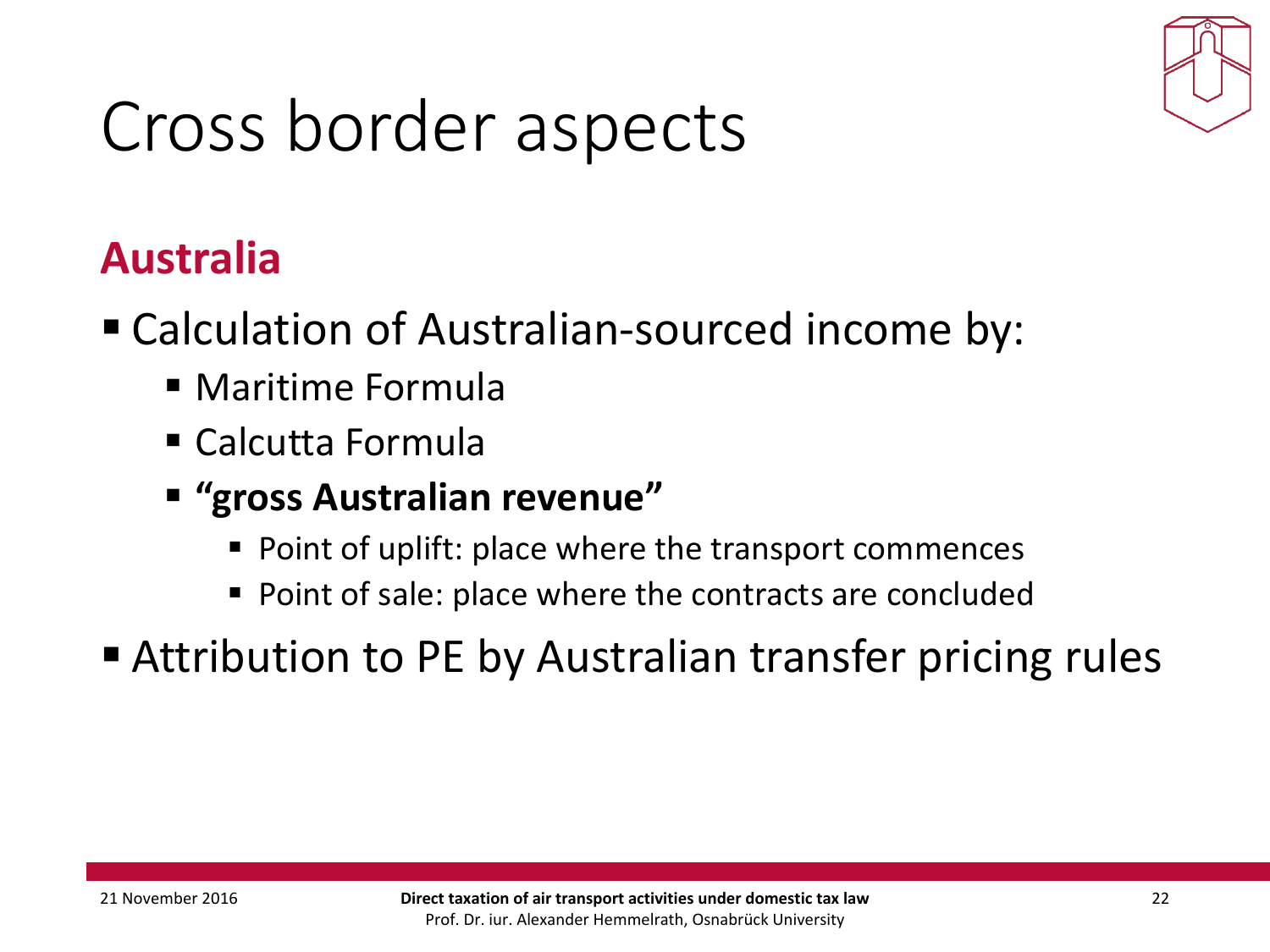

#### **Hong Kong**

- **Example 1 Nexus for taxation** of non-residents: Landing of aircraft on airport or aerodrome in HK
	- Exception: casual nature and improbable in the future
- Computation of income similar to residents
- **Example 1** Alternative computation available if ordinary computation is not satisfying
	- Fair percentage of "relevant sums"
	- Option for re-assessment using the ordinary method within 2 years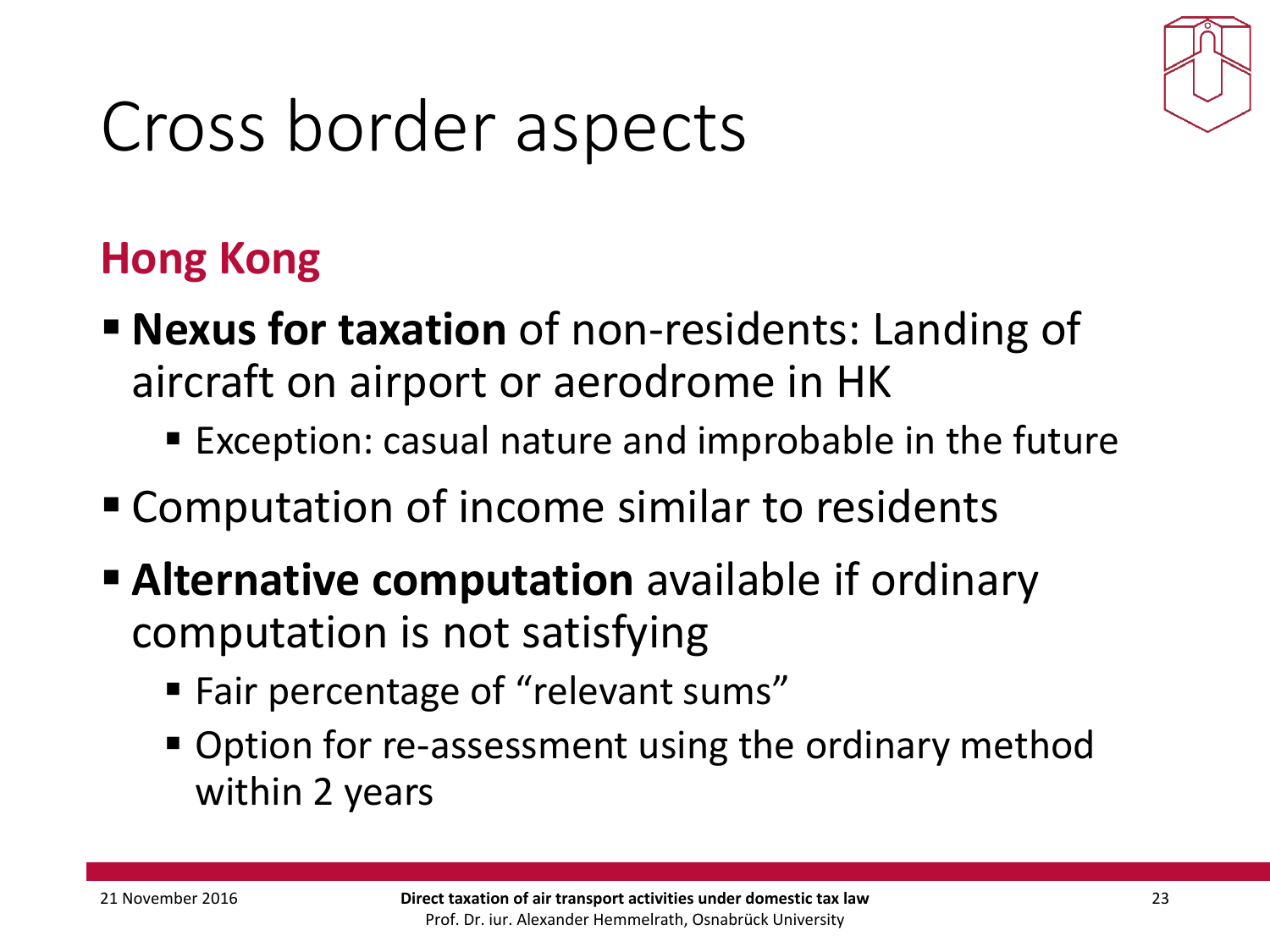

#### **Germany**

- Income attributable to domestic PE or dependent agent
- Income from purely domestic or transport from domestic airports to foreign airports
- Both set at a **lump sum of 5%** of the fare
	- **Example 10 Not applicable** for pooling agreements
	- **Not applicable** if DTC sustains Germany's right of taxation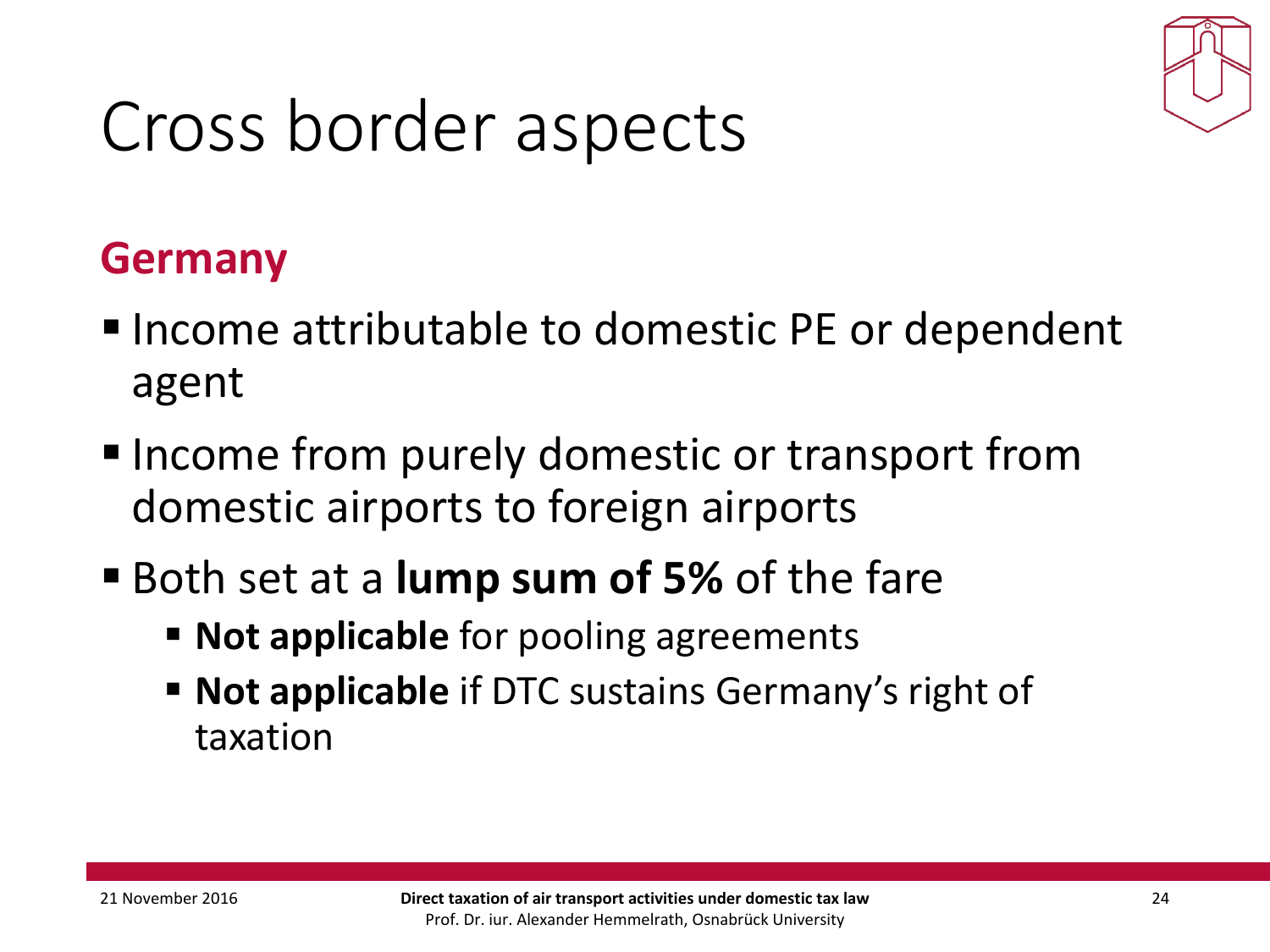

#### **The relevance of permanent establishments**

- **Predominantly main nexus for right of taxation**
- Often similar to art. 5 OECD-MC
	- Separate entity approach
	- **E** Arm's length principle driven delimitation
	- **E** Notable: Italy
	- **Exception: China**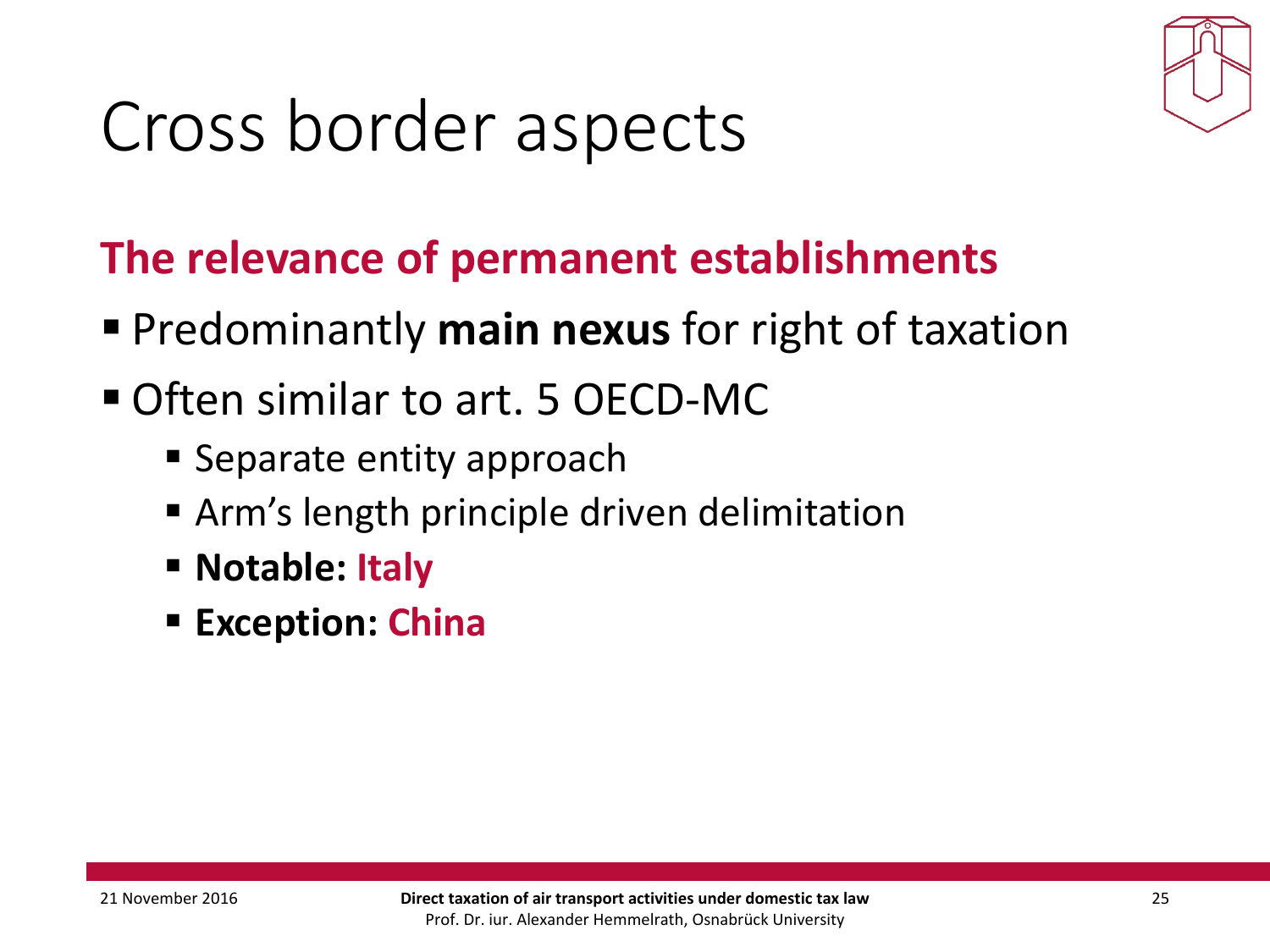

#### **Italy**

- Almost similar wording to art. 5 OECD-MC
- But: shipbroker, ship's agents or air transport agents do not **constitute** PE
- "Base" of an air carrier **constitutes** PE

#### **China**

- Concept of "establishments"
- $\blacksquare$  Much wider than OECD-MC concept
- However: already very extensive source rules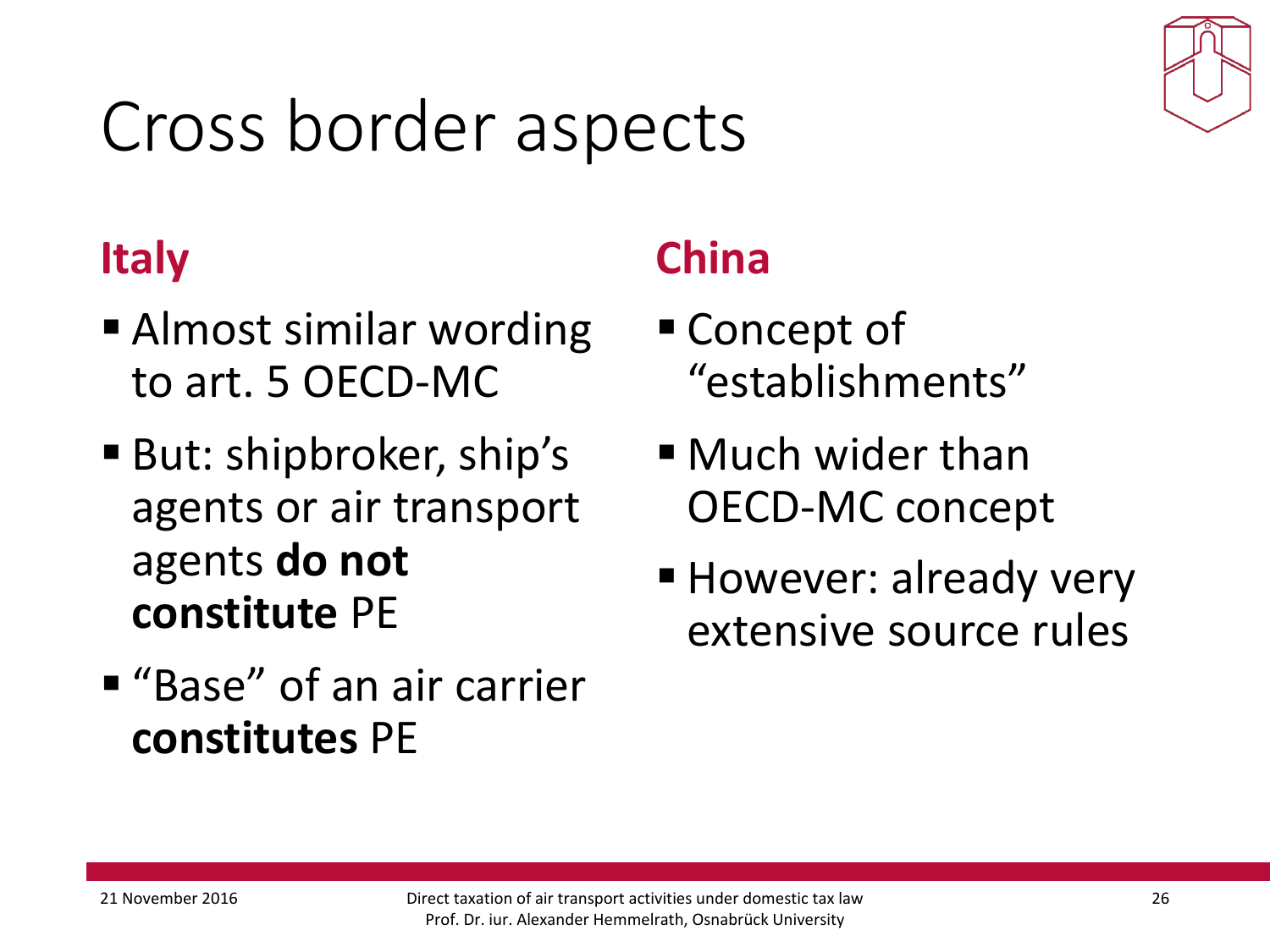

#### **Reciprocal tax exemptions**

- **Tax exemption** of profits from international transport by non-residents if reciprocity is ensured
	- Brazil
	- § Germany
	- Canada
	- Hong Kong (part of Air Service Agreements)
	- Liberia
	- The Netherlands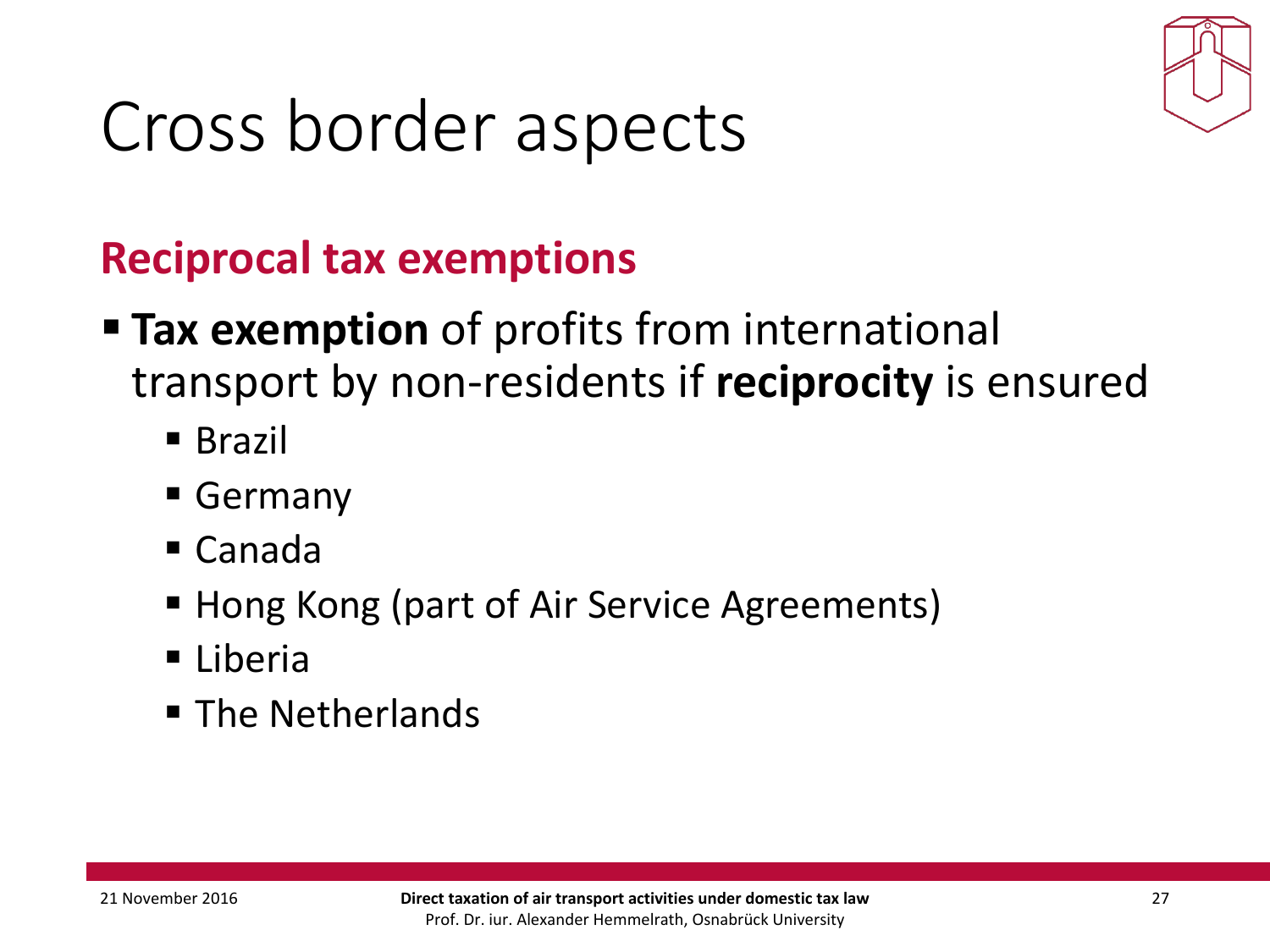

- 1. Key challenge
- 2. Categorization of the income
- 3. Taxation of the income
- 4. Cross border aspects
- **5. Conclusions**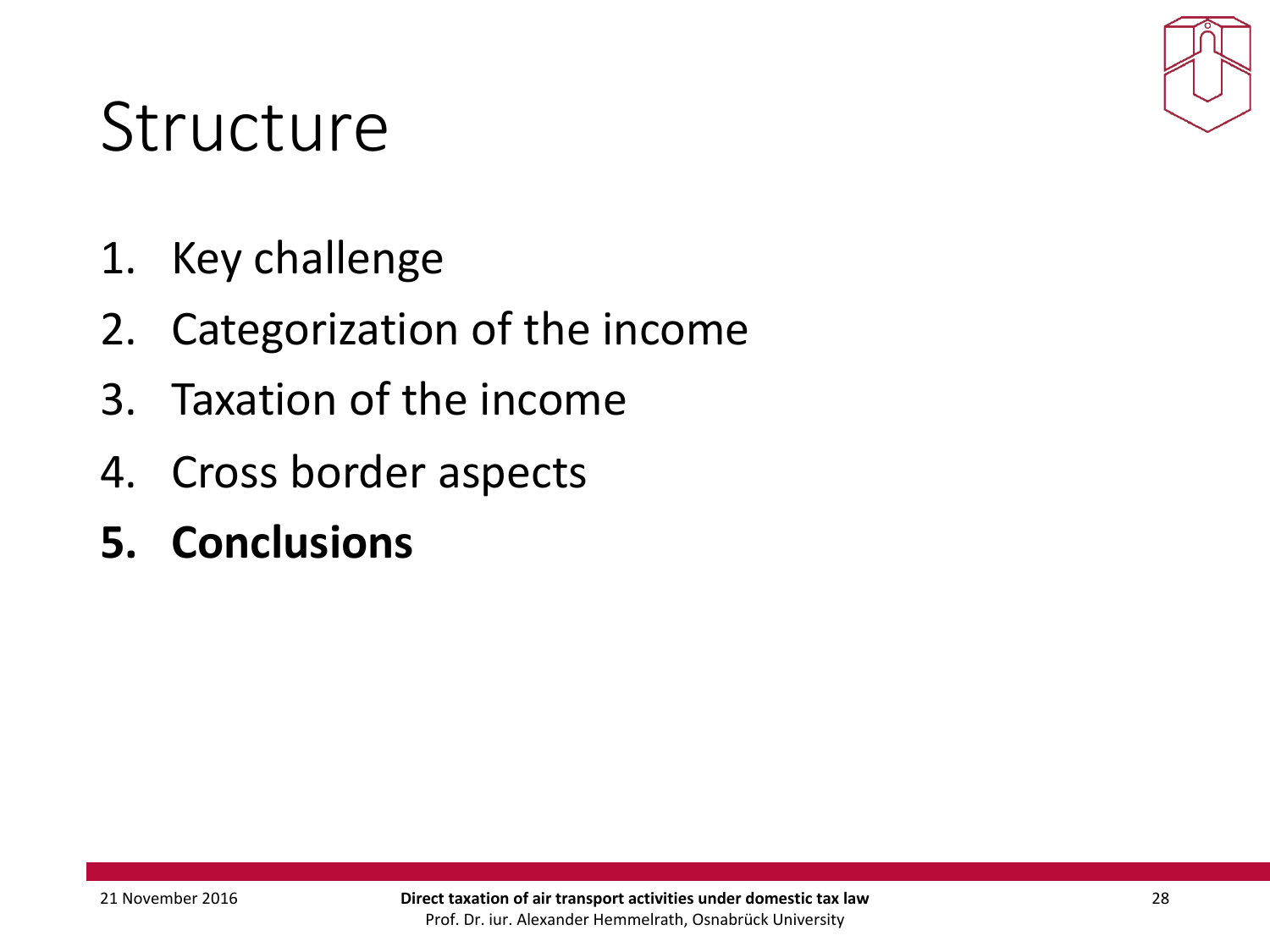# Conclusions

#### **Taxation of residents**

- Generally no special regimes regarding taxation of air transport activities
- $\blacksquare$  No subsidies other than occasional special depreciation regimes

### **Taxation of non-residents**

- $\blacksquare$  PE main nexus for taxation
- Lump-sum determination for the sake of facilitation and administrability
- Reciprocal tax exemption on domestic level